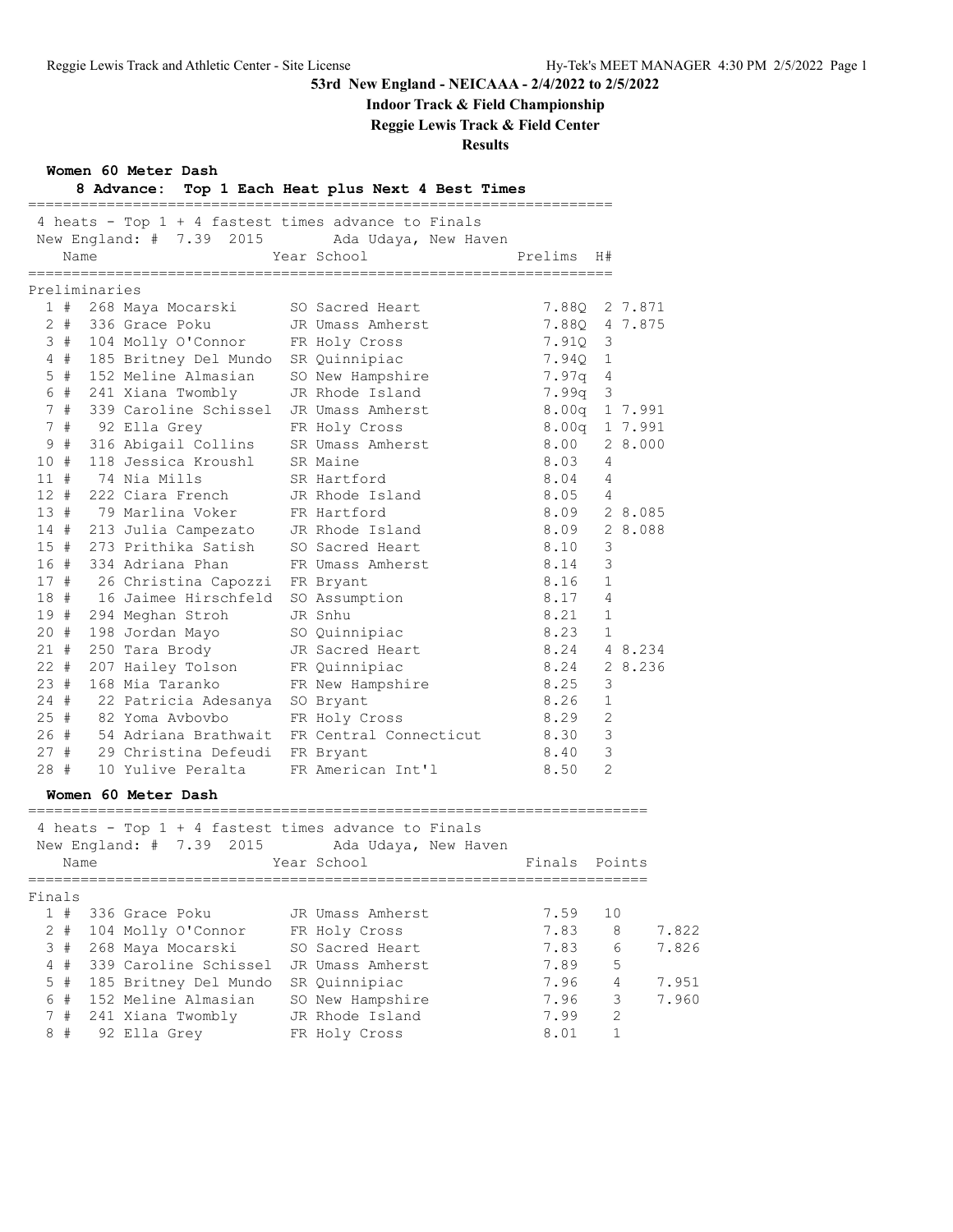# **Indoor Track & Field Championship**

**Reggie Lewis Track & Field Center**

### **Results**

**Women 200 Meter Dash**

|           |       | Name          | Fastest 8 times advance to Two (2) section final<br>New England: # 23.42 2015 | Ada Udaya, New Haven<br>Year School | Prelims | H#             |           |
|-----------|-------|---------------|-------------------------------------------------------------------------------|-------------------------------------|---------|----------------|-----------|
|           |       | Preliminaries |                                                                               |                                     |         |                |           |
|           | 1#    |               | 104 Molly O'Connor                                                            | FR Holy Cross                       | 25.53q  | 7              |           |
|           | $2 +$ |               | 70 Brianna Harris                                                             | SR Hartford                         | 25.74q  | 1              |           |
|           | 3#    |               | 203 Hayden Robinson                                                           | SO Quinnipiac                       | 25.77q  | 6              |           |
|           | $4$ # |               | 7 Monique Malcolm                                                             | FR American Int'l                   | 25.85q  | 5              |           |
|           | $5$ # |               | 79 Marlina Voker                                                              | FR Hartford                         | 25.87q  | 8              | 25.862    |
|           | 6#    |               | 189 Symone Foster                                                             | SR Quinnipiac                       | 25.87q  | 6              | 25.868    |
|           | 7#    |               | 342 Sarah Yocum                                                               | SR Umass Amherst                    | 25.92q  | 3              |           |
| 8         | #     |               | 336 Grace Poku                                                                | JR Umass Amherst                    | 25.98q  | 2              |           |
| 9         | #     |               | 316 Abigail Collins                                                           | SR Umass Amherst                    | 26.15   | 4              |           |
| 10#       |       |               | 12 Johnelle Thomas                                                            | FR American Int'l                   | 26.17   |                | 1 26.161  |
| 11#       |       |               | 213 Julia Campezato                                                           | JR Rhode Island                     | 26.17   |                | 1 26.165  |
| $12 +$    |       |               | 339 Caroline Schissel                                                         | JR Umass Amherst                    | 26.19   | 4              |           |
| 13#       |       |               | 236 Trinity Smith                                                             | JR Rhode Island                     | 26.32   | 8              |           |
| 14#       |       |               | 52 Nicole Xiarhos                                                             | JR Bryant                           | 26.36   | 3              |           |
| 15#       |       |               | 273 Prithika Satish                                                           | SO Sacred Heart                     | 26.44   | 7              |           |
| 16#       |       |               | 55 Magnalen Camara                                                            | SO Central Connecticut              | 26.49   | 4              |           |
| 17#       |       |               | 43 Savannah Pineda                                                            | FR Bryant                           | 26.74   | 5              |           |
| 18 #      |       |               | 74 Nia Mills                                                                  | SR Hartford                         | 26.78   | 1              |           |
| 19#       |       |               | 16 Jaimee Hirschfeld                                                          | SO Assumption                       | 26.79   | $\overline{2}$ |           |
| 20#       |       |               | 207 Hailey Tolson                                                             | FR Quinnipiac                       | 27.11   | 3              |           |
| 21#       |       |               | 15 Kate Carleson                                                              | FR Assumption                       | 27.15   | 6              |           |
| $22 \neq$ |       |               | 175 Destinee Innis-Le                                                         | JR New Haven                        | 27.29   | 3              |           |
| 23#       |       |               | 260 Kimora Johnson                                                            | FR Sacred Heart                     | 27.30   | 4              |           |
| $24 +$    |       |               | 82 Yoma Avbovbo                                                               | FR Holy Cross                       | 27.37   | 5              |           |
| 25#       |       |               | 29 Christina Defeudi                                                          | FR Bryant                           | 27.40   | 6              |           |
| 26#       |       |               | 26 Christina Capozzi FR Bryant                                                |                                     | 27.55   | 2              |           |
| 27#       |       |               | 3 Roxan Foster                                                                | SO American Int'l                   | 27.59   | 8              |           |
| 28 #      |       |               | 57 Kamilah Diaz                                                               | SO Central Connecticut              | 27.78   | 5              |           |
| 29#       |       |               | 256 Jada Grant                                                                | SR Sacred Heart                     | 27.84   | 7              |           |
|           |       |               | Women 200 Meter Dash                                                          |                                     |         |                |           |
|           |       |               | Fastest 8 times advance to Two (2) section final                              |                                     |         |                |           |
|           |       | Name          | New England: $#23.42$<br>2015                                                 | Ada Udaya, New Haven<br>Year School | Finals  |                | H# Points |

| Finals |       |                     |                   |       |               |              |  |
|--------|-------|---------------------|-------------------|-------|---------------|--------------|--|
|        | #     | 104 Molly O'Connor  | FR Holy Cross     | 25.35 |               | $2 \quad 10$ |  |
|        | $2 +$ | 7 Monique Malcolm   | FR American Int'l | 25.44 |               | -8           |  |
|        | 3#    | 70 Brianna Harris   | SR Hartford       | 25.66 | $\mathcal{P}$ | 6            |  |
| 4      | #     | 203 Hayden Robinson | SO Quinnipiac     | 25.71 |               | 5            |  |
|        | $5$ # | 189 Symone Foster   | SR Ouinnipiac     | 25.77 |               | 4            |  |
| 6      | #     | 336 Grace Poku      | JR Umass Amherst  | 25.90 |               | 3            |  |
|        | 7#    | 342 Sarah Yocum     | SR Umass Amherst  | 25.91 | $\mathcal{P}$ | 2            |  |
| 8      | #     | 79 Marlina Voker    | FR Hartford       | 26.46 | っ             |              |  |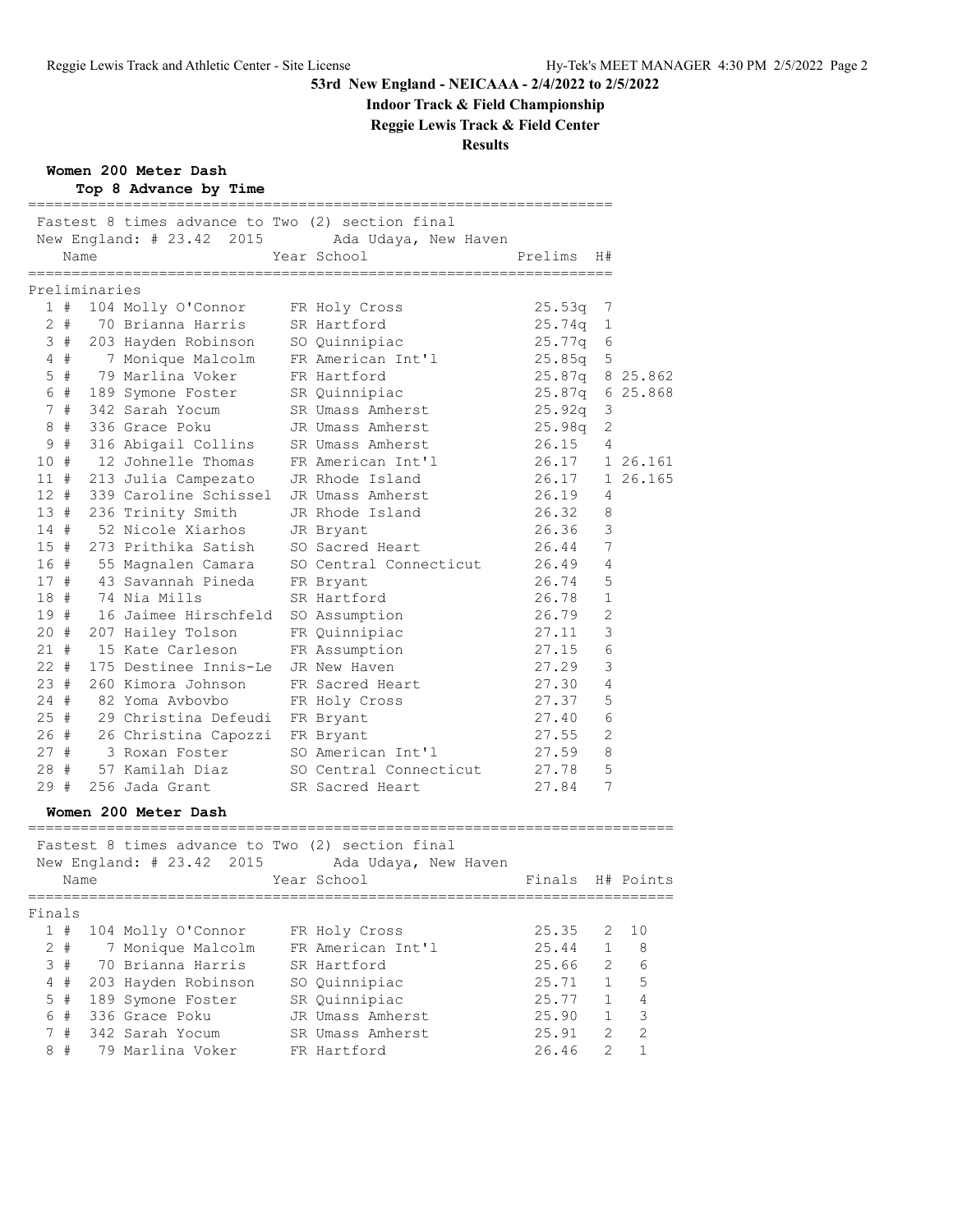# **Indoor Track & Field Championship**

**Reggie Lewis Track & Field Center**

### **Results**

**Women 400 Meter Dash**

|  |  | Top 8 Advance by Time |  |  |
|--|--|-----------------------|--|--|
|--|--|-----------------------|--|--|

|               |      | Fastest 8 times advance to Two (2) section final                                                                                              | New England: # 52.43 2016 Carly Muscaro, Merrimack                                                                                                               |                                  |    |              |
|---------------|------|-----------------------------------------------------------------------------------------------------------------------------------------------|------------------------------------------------------------------------------------------------------------------------------------------------------------------|----------------------------------|----|--------------|
|               | Name |                                                                                                                                               | Year School <a> Prelims H#</a>                                                                                                                                   |                                  |    |              |
| Preliminaries |      |                                                                                                                                               |                                                                                                                                                                  |                                  |    |              |
|               |      | 1 # 190 Aisha Gay SR Quinnipiac<br>2 # 80 Kate Ashley JR Holy Cross<br>3 # 298 Kaytlin Encarnaca SO Stonehill<br>4 # 294 Meghan Stroh JR Snhu |                                                                                                                                                                  | 57.67q 6<br>58.01q 1<br>58.83q 2 |    |              |
|               |      |                                                                                                                                               |                                                                                                                                                                  |                                  |    |              |
|               |      |                                                                                                                                               |                                                                                                                                                                  |                                  |    |              |
|               |      |                                                                                                                                               |                                                                                                                                                                  | 58.99q 3                         |    |              |
| $5$ #         |      |                                                                                                                                               | 322 Elizabeth Hoenes SR Umass Amherst 59.26q 2                                                                                                                   |                                  |    |              |
| 6 #           |      | 15 Kate Carleson FR Assumption                                                                                                                |                                                                                                                                                                  | 59.85q 1                         |    |              |
|               |      |                                                                                                                                               |                                                                                                                                                                  |                                  |    |              |
|               |      |                                                                                                                                               | 7 # 55 Magnalen Camara SO Central Connecticut 59.90q 6<br>8 # 77 Emily Parchinski SO Hartford 59.97q 3                                                           |                                  |    |              |
| 9#            |      |                                                                                                                                               | 321 Sadai Headley-Maw FR Umass Amherst 1:00.01                                                                                                                   |                                  | 5  |              |
| 10 #          |      |                                                                                                                                               | 107 Kiley Ronan SO Holy Cross 1:00.49                                                                                                                            |                                  | 5  |              |
| 11 #          |      |                                                                                                                                               | 1 Syeira Campbell FR American Int'l 1:00.83 4                                                                                                                    |                                  |    |              |
| 12#           |      |                                                                                                                                               | 175 Destinee Innis-Le JR New Haven 1:01.45                                                                                                                       |                                  | 5  |              |
|               |      |                                                                                                                                               |                                                                                                                                                                  |                                  | 1  |              |
|               |      |                                                                                                                                               | 13 # 205 Rylie Smith FR Quinnipiac 1:01.47<br>14 # 57 Kamilah Diaz SO Central Connecticut 1:02.61<br>15 # 358 Catherine Movsess FR Vermont 1:03.67               |                                  | 2  |              |
|               |      |                                                                                                                                               |                                                                                                                                                                  |                                  | 3  |              |
| 16 #          |      |                                                                                                                                               | 358 Catherine Movsess FR Vermont 1:03.67<br>180 Camille Blain FR Quinnipiac 1:03.95                                                                              |                                  | 2  |              |
|               |      |                                                                                                                                               | 17 # 251 Tori Chorzepa FR Sacred Heart 1:05.22                                                                                                                   |                                  | 3  |              |
|               |      |                                                                                                                                               | 18 # 256 Jada Grant SR Sacred Heart 1:05.93                                                                                                                      |                                  | -5 |              |
|               |      |                                                                                                                                               |                                                                                                                                                                  |                                  |    |              |
|               |      |                                                                                                                                               | 19 # 8 Eliza Mullin SR American Int'l 1:08.18 4<br>-- # 329 Jennifer Nadig FR Umass Amherst DQ 6 Breakline violation<br>-- # 329 Jennifer Nadig FR Umass Amherst |                                  |    |              |
|               |      | Women 400 Meter Dash                                                                                                                          |                                                                                                                                                                  |                                  |    |              |
|               |      |                                                                                                                                               |                                                                                                                                                                  |                                  |    |              |
|               |      | Fastest 8 times advance to Two (2) section final                                                                                              |                                                                                                                                                                  |                                  |    |              |
|               |      |                                                                                                                                               | New England: # 52.43 2016 Carly Muscaro, Merrimack                                                                                                               |                                  |    |              |
|               | Name |                                                                                                                                               | Year School Tinals H# Points                                                                                                                                     |                                  |    |              |
| Finals        |      |                                                                                                                                               |                                                                                                                                                                  |                                  |    |              |
|               |      |                                                                                                                                               | 1 # 190 Aisha Gay SR Quinnipiac 56.61                                                                                                                            |                                  |    | $2 \quad 10$ |
|               |      |                                                                                                                                               | 2 # 80 Kate Ashley JR Holy Cross 57.25 2 8                                                                                                                       |                                  |    |              |
|               |      |                                                                                                                                               |                                                                                                                                                                  |                                  |    |              |
|               |      |                                                                                                                                               | 3 # 294 Meghan Stroh JR Snhu 58.01 1 6<br>4 # 298 Kaytlin Encarnaca SO Stonehill 58.16 1 5<br>5 # 15 Kate Carleson FR Assumption 59.15 1 4                       |                                  |    |              |
|               |      |                                                                                                                                               |                                                                                                                                                                  |                                  |    |              |
| 6 #           |      |                                                                                                                                               | 322 Elizabeth Hoenes SR Umass Amherst 59.52 2 3                                                                                                                  |                                  |    |              |
| 7#            |      |                                                                                                                                               | 55 Magnalen Camara SO Central Connecticut 59.58 2 2                                                                                                              |                                  |    |              |
|               |      | 8 # 77 Emily Parchinski SO Hartford                                                                                                           |                                                                                                                                                                  | $1:00.89$ 1 1                    |    |              |
|               |      |                                                                                                                                               |                                                                                                                                                                  |                                  |    |              |
|               |      | Women 500 Meter Dash<br>Top 8 Advance by Time                                                                                                 |                                                                                                                                                                  |                                  |    |              |
|               |      |                                                                                                                                               |                                                                                                                                                                  |                                  |    |              |
|               |      | Fastest 8 times advance to Two (2) section final                                                                                              |                                                                                                                                                                  |                                  |    |              |
|               |      | New England: # 1:11.63 2014                                                                                                                   | Elisabeth Monty, UMass Lowell                                                                                                                                    |                                  |    |              |
|               | Name |                                                                                                                                               | Year School                                                                                                                                                      | Prelims H#                       |    |              |
|               |      |                                                                                                                                               |                                                                                                                                                                  |                                  |    |              |
| Preliminaries |      |                                                                                                                                               |                                                                                                                                                                  |                                  |    |              |
|               |      | 1 # 215 Bethany DeLoof                                                                                                                        | SR Rhode Island                                                                                                                                                  | $1:16.27q$ 6                     |    |              |
| 2#            |      | 204 Alyssa Romagnoli FR Quinnipiac                                                                                                            |                                                                                                                                                                  | 1:16.53q                         | 5  |              |
| 3#            |      | 122 Tegan Morrison                                                                                                                            | SO Maine                                                                                                                                                         | 1:18.36q                         | 4  |              |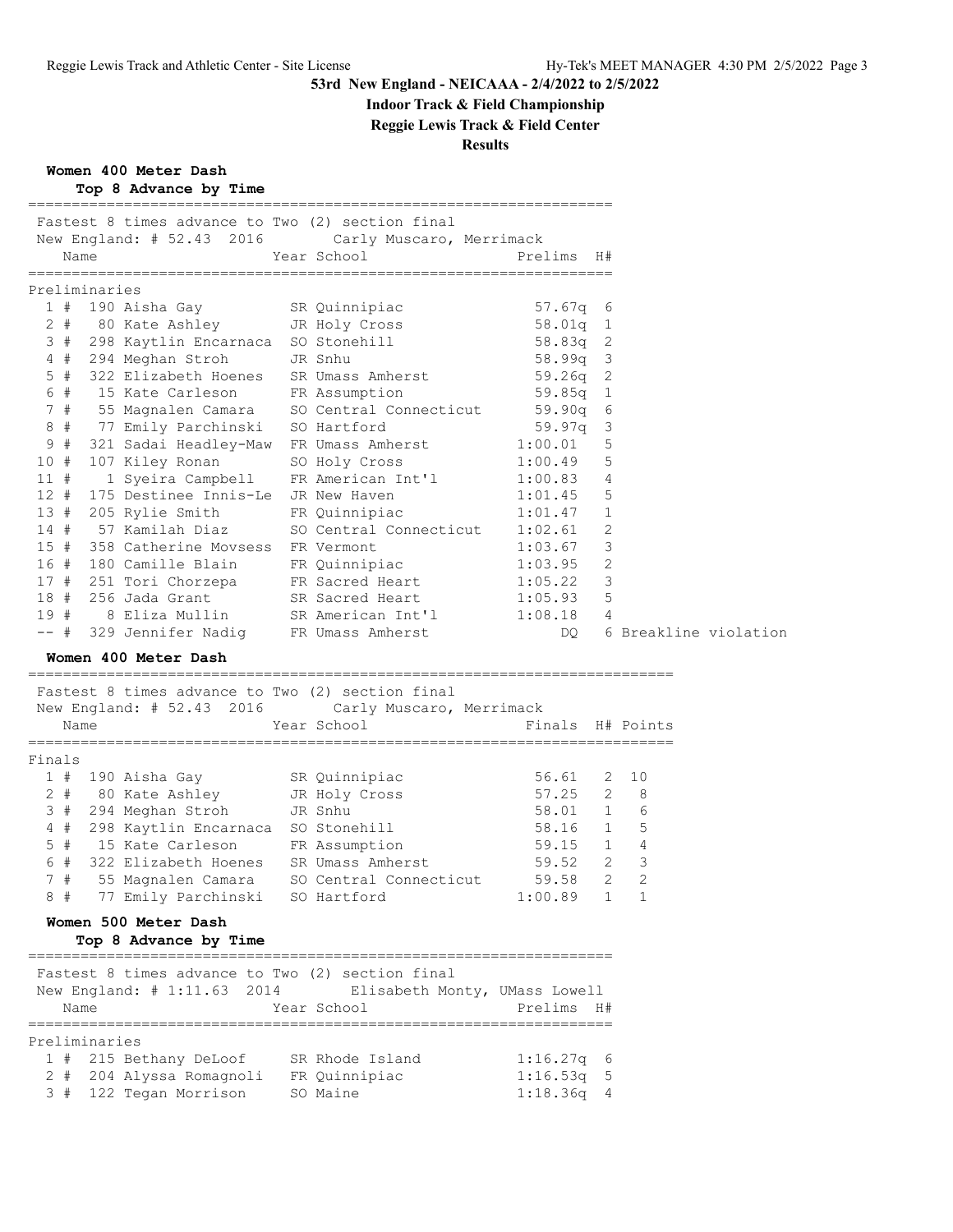# **Indoor Track & Field Championship**

### **Reggie Lewis Track & Field Center**

### **Results**

#### **....Women 500 Meter Dash**

|        | 4#    | 111 Ashley Thomas       | SR Holy Cross     | $1:19.23q$ 3 |                |
|--------|-------|-------------------------|-------------------|--------------|----------------|
|        | $5$ # | 341 Sarah Witt          | FR Umass Amherst  | 1:19.41q     | 6              |
|        | 6 #   | 199 Asia Mercier        | FR Quinnipiac     | 1:19.63q     | 4              |
|        | 7#    | 212 Hannah Birdsall     | SO Rhode Island   | $1:19.79q$ 1 |                |
|        | 8#    | 103 Haley Murphy        | FR Holy Cross     | 1:20.01q     | 5              |
|        | 9#    | 323 Lillian Kirry       | FR Umass Amherst  | 1:20.53      | $\mathbf{1}$   |
| 10#    |       | 262 Alexa Kavarsky      | JR Sacred Heart   | 1:20.75      | 3              |
| 11#    |       | 211 Hasna Badji         | JR Rhode Island   | 1:20.86      | $\mathbf{1}$   |
| 12#    |       | 219 Sydney Federico     | FR Rhode Island   | 1:20.92      | $\epsilon$     |
| 13#    |       | 217 Emilie Donato       | SO Rhode Island   | 1:21.28      | 5              |
| 14#    |       | 158 Natalie Fraser      | FR New Hampshire  | 1:21.37      | $\overline{2}$ |
|        |       | 15 # 187 Eileen Donovan | SO Quinnipiac     | 1:22.33      | 3              |
| 16#    |       | 283 Olivia Coco         | JR Snhu           | 1:23.18      | $\mathbf{1}$   |
| 17#    |       | 348 Carolyn Doyle       | SO Vermont        | 1:23.35      | $\overline{4}$ |
| 18#    |       | 38 Ali Kairys           | FR Bryant         | 1:24.44      | 2              |
| 19#    |       | 11 Daphne Rousselot     | FR American Int'l | 1:27.12      | 3              |
| $20 +$ |       | 347 Mary Diestel        | SR Vermont        | 1:28.68      | 6              |

### **Women 500 Meter Dash**

|              | Name | Fastest 8 times advance to Two (2) section final<br>New England: # 1:11.63 2014 | Elisabeth Monty, UMass Lowell<br>Year School | Finals H# Points |                |               |
|--------------|------|---------------------------------------------------------------------------------|----------------------------------------------|------------------|----------------|---------------|
| Finals       |      |                                                                                 |                                              |                  |                |               |
| $\mathbf{1}$ | #    | 215 Bethany DeLoof                                                              | SR Rhode Island                              | 1:14.89          |                | 2, 10         |
| $2 +$        |      | 204 Alyssa Romagnoli                                                            | FR Ouinnipiac                                | 1:16.28          | 2              | - 8           |
|              | 3#   | 122 Tegan Morrison                                                              | SO Maine                                     | 1:17.99          | $\mathbf{1}$   | 6             |
|              | 4#   | 199 Asia Mercier                                                                | FR Quinnipiac                                | 1:18.27          | $\mathbf{1}$   | 5             |
| $5$ #        |      | 111 Ashley Thomas                                                               | SR Holy Cross                                | 1:18.47          | $\mathbf{1}$   | 4             |
| 6#           |      | 341 Sarah Witt                                                                  | FR Umass Amherst                             | 1:19.17          | $\mathfrak{D}$ | 3             |
|              | 7#   | 212 Hannah Birdsall                                                             | SO Rhode Island                              | 1:19.45          | $\mathcal{P}$  | $\mathcal{P}$ |
| 8            | #    | 103 Haley Murphy                                                                | FR Holy Cross                                | 1:20.28          |                |               |

==========================================================================

#### **Women 800 Meter Run**

#### **8 Advance: Top 2 Each Heat plus Next 2 Best Times**

===================================================================

### Top 2 + 2 times advanced

|               | Name |  |                                  |  | New England: # 2:05.00 2016 Heather MacLean, UMass Amhers<br>Year School | Prelims      | H#             |  |  |  |
|---------------|------|--|----------------------------------|--|--------------------------------------------------------------------------|--------------|----------------|--|--|--|
| Preliminaries |      |  |                                  |  |                                                                          |              |                |  |  |  |
|               |      |  |                                  |  |                                                                          |              |                |  |  |  |
|               | 1#   |  | 66 Haleemot Adeyanju             |  | JR Hartford                                                              | $2:15.210$ 3 |                |  |  |  |
|               |      |  | 2 # 95 Grace Hoelscher           |  | SR Holy Cross                                                            | 2:22.360 2   |                |  |  |  |
|               | 3#   |  | 188 Heather Feuchtenb            |  | SR Ouinnipiac                                                            | 2:23.670 1   |                |  |  |  |
|               | 4#   |  | 340 Samantha Schwers             |  | SR Umass Amherst                                                         | 2:16.290 3   |                |  |  |  |
|               | 5#   |  | 234 Sofia Piccone                |  | FR Rhode Island                                                          | 2:22.6002    |                |  |  |  |
|               | 6 #  |  | 226 Erin Hurley                  |  | FR Rhode Island                                                          | 2:23.760     | 1              |  |  |  |
|               | 7#   |  | 14 Haley Wheeler                 |  | SR American Int'l                                                        | $2:18.98q$ 3 |                |  |  |  |
|               | 8#   |  | 274 Megan Schneider              |  | FR Sacred Heart                                                          | $2:20.89$ q  | $\mathcal{E}$  |  |  |  |
|               | 9#   |  | 240 Lindsay Turgeon              |  | FR Rhode Island                                                          | 2:23.43      | $\overline{2}$ |  |  |  |
| 10#           |      |  | 225 Kaylen Hughes                |  | JR Rhode Island                                                          | 2:24.66      | $\mathbf{1}$   |  |  |  |
| 11#           |      |  | 62 Edith Walker                  |  | FR Central Connecticut                                                   | 2:25.10      | 3              |  |  |  |
| $12 +$        |      |  | 353 Emma Hastings-Cru FR Vermont |  |                                                                          | 2:25.81      | $\mathcal{L}$  |  |  |  |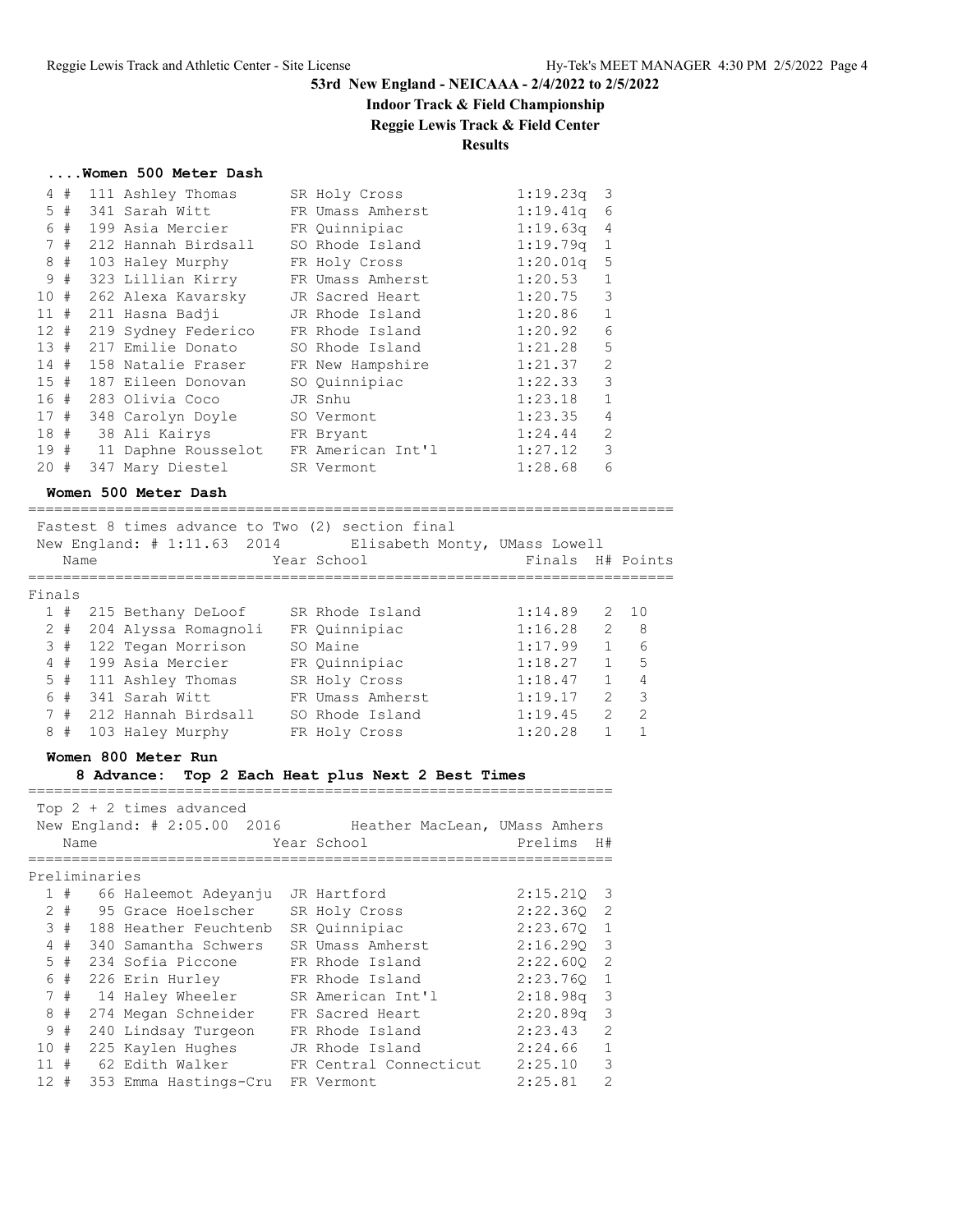# **Indoor Track & Field Championship**

**Reggie Lewis Track & Field Center**

### **Results**

=======================================================================

| Women 800 Meter Run |  |  |  |  |  |
|---------------------|--|--|--|--|--|
|---------------------|--|--|--|--|--|

| 13 # 97 Abigail Hughes  | FR Holy Cross   | 2:26.85 | $\overline{2}$ |
|-------------------------|-----------------|---------|----------------|
| 14 # 34 Emma Grzybinski | FR Bryant       | 2:27.43 | $\mathbf{1}$   |
| 15 # 228 Elise LePage   | FR Rhode Island | 2:29.98 | $\mathbf{3}$   |
| 16 # 351 Mariella Garza | FR Vermont      | 2:31.70 | $\mathcal{S}$  |
| 17 # 355 Isabel Homsi   | FR Vermont      | 2:33.76 | $\sim$ 1       |

#### **Women 800 Meter Run**

|        | Name  | Top $2 + 2$ times advanced<br>New England: # 2:05.00 2016 | Heather MacLean, UMass Amhers<br>Year School | Finals Points |                |
|--------|-------|-----------------------------------------------------------|----------------------------------------------|---------------|----------------|
| Finals |       |                                                           |                                              |               |                |
| 1#     |       | 66 Haleemot Adeyanju                                      | JR Hartford                                  | 2:12.91       | 10             |
|        | $2 +$ | 95 Grace Hoelscher                                        | SR Holy Cross                                | 2:15.43       | 8              |
| 3#     |       | 188 Heather Feuchtenb                                     | SR Quinnipiac                                | 2:16.04       | 6              |
|        | 4#    | -340 Samantha Schwers                                     | SR Umass Amherst                             | 2:17.31       | 5              |
|        | 5#    | 14 Haley Wheeler                                          | SR American Int'l                            | 2:19.58       | $\overline{4}$ |
| 6      | #     | 226 Erin Hurley                                           | FR Rhode Island                              | 2:21.48       | 3              |
|        | 7#    | 274 Megan Schneider                                       | FR Sacred Heart                              | 2:21.69       | $\mathcal{L}$  |
| 8      | #     | 234 Sofia Piccone                                         | FR Rhode Island                              | 2:22.28       |                |

### **Women 1000 Meter Run**

# **8 Advance: Top 2 Each Heat plus Next 4 Best Times**

|     |       |               | Top $2 + 4$ times advanced                                     |                 |              |                |
|-----|-------|---------------|----------------------------------------------------------------|-----------------|--------------|----------------|
|     |       | 2 heats of 10 |                                                                |                 |              |                |
|     |       |               | New England: # 2:44.74 2/1/2020    Lotte Black, Boston College |                 |              |                |
|     |       | Name          |                                                                | Year School     | Prelims H#   |                |
|     |       |               |                                                                |                 |              |                |
|     |       | Preliminaries |                                                                |                 |              |                |
|     | 1#    |               | 218 Rebecca Durham JR Rhode Island                             |                 | $2:57.55Q$ 2 |                |
|     |       |               | 2 # 331 Colette O'Leary SR Umass Amherst                       |                 | 2:59.330 1   |                |
|     | 3#    |               | 243 Corina Vidal        FR Rhode Island                        |                 | 2:59.070 2   |                |
|     | $4$ # |               | 105 Kelsey O'Hara SR Holy Cross                                |                 | 2:59.930 1   |                |
|     | $5$ # |               | 56 Ashley Dana         SO Central Connecticut                  |                 | $2:59.14q$ 2 |                |
|     | 6#    |               | 214 Sabrina Charron JR Rhode Island                            |                 | $3:00.40q$ 1 |                |
|     | 7#    |               | 192 Brooke Hagen SR Quinnipiac                                 |                 | 3:01.00q     | $\mathbf{1}$   |
|     | 8#    |               | 68 Hannah D'Orso     SO Hartford                               |                 | 3:01.89q     | 2              |
|     | 9#    |               | 354 Sadie Holmes FR Vermont                                    |                 | 3:06.13      | $\mathfrak{D}$ |
| 10# |       |               | 90 Emily Foley         SR Holy Cross                           |                 | 3:09.05      | $\mathbf{1}$   |
| 11# |       |               | 266 Sarah Mandelkow FR Sacred Heart                            |                 | 3:13.89      | $\overline{2}$ |
| 12# |       |               | 277 Cassandra Sturdey SO Sacred Heart                          |                 | 3:15.32      | $\mathbf{1}$   |
| 13# |       |               | 202 Cassidy Phillips                                           | SO Quinnipiac   | 3:16.61      | $\mathbf{1}$   |
| 14# |       |               | 45 Jacqueline Presti                                           | SO Bryant       | 3:17.36      | $\mathbf{1}$   |
| 15# |       |               | 36 Julia Herraiz                                               | SO Bryant       | 3:21.98      | $\overline{2}$ |
| 16# |       |               | 47 Kalei Sam                                                   | FR Bryant       | 3:22.46      | $\mathbf{1}$   |
| 17# |       |               | 255 Jessica Fontaine                                           | SO Sacred Heart | 3:27.16      | $\overline{2}$ |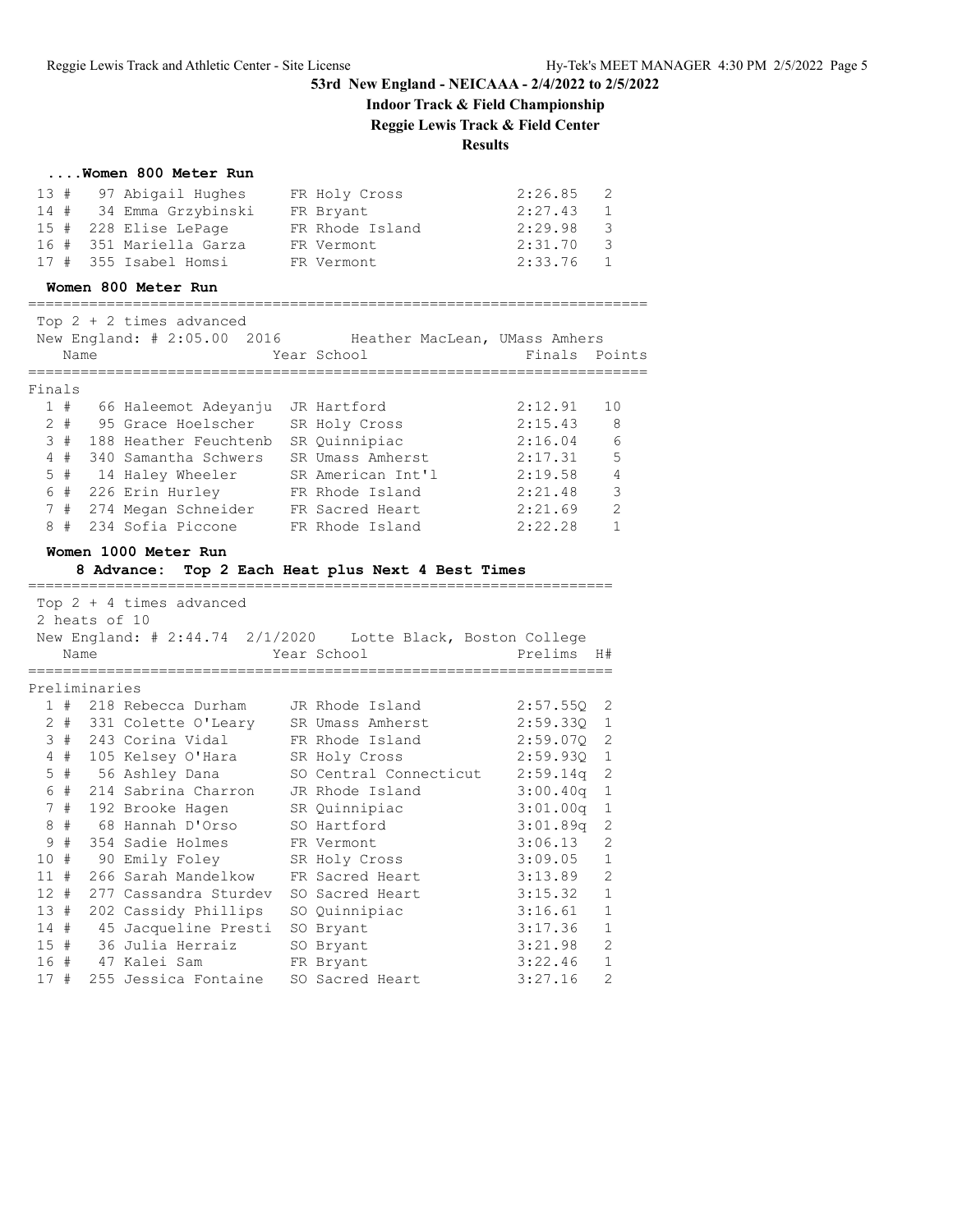# **Indoor Track & Field Championship**

**Reggie Lewis Track & Field Center**

**Results**

**Women 1000 Meter Run**

|                 |       |               | Top $2 + 4$ times advanced                      |                                                                   |                                  |                |                |
|-----------------|-------|---------------|-------------------------------------------------|-------------------------------------------------------------------|----------------------------------|----------------|----------------|
|                 |       | 2 heats of 10 |                                                 |                                                                   |                                  |                |                |
|                 | Name  |               | New England: # 2:44.74 2/1/2020                 | Lotte Black, Boston College<br>Year School                        | Finals Points                    |                |                |
|                 |       | ===========   |                                                 |                                                                   | :==================              |                |                |
| Finals          |       |               |                                                 |                                                                   |                                  |                |                |
|                 | 1#    |               | 218 Rebecca Durham                              | JR Rhode Island                                                   | 2:54.90                          | 10             |                |
|                 | 2#    |               | 56 Ashley Dana                                  | SO Central Connecticut 2:54.95                                    |                                  |                | 8              |
|                 | 3#    |               | 331 Colette O'Leary                             | SR Umass Amherst                                                  | 2:55.69                          |                | 6              |
|                 | 4#    |               | 214 Sabrina Charron                             | JR Rhode Island                                                   | 3:00.56                          |                | 5              |
|                 | $5$ # |               | 192 Brooke Hagen                                | SR Quinnipiac                                                     | 3:00.60                          |                | 4              |
|                 | 6#    |               | 243 Corina Vidal                                | FR Rhode Island                                                   | 3:00.82                          |                | 3              |
|                 | 7#    |               | 105 Kelsey O'Hara SR Holy Cross                 |                                                                   | 3:01.15                          |                | 2              |
|                 | 8#    |               | 68 Hannah D'Orso                                | SO Hartford                                                       | 3:01.61                          |                | 1              |
|                 |       |               | Women 1 Mile Run                                |                                                                   |                                  |                |                |
|                 |       |               |                                                 |                                                                   |                                  |                |                |
|                 |       |               | Unseeded Sections #1at $11:15$ am $-$ #11-18    |                                                                   |                                  |                |                |
|                 |       |               | Seeded Section #'s at $12:05$ pm - # 1-10       |                                                                   |                                  |                |                |
|                 |       |               |                                                 | New England: # 4:36.14 1992 Geraldine Hendricksen, Providence Col |                                  |                |                |
|                 | Name  |               |                                                 | Year School                                                       | Finals<br>====================== |                | H# Points      |
|                 | 1#    |               |                                                 | 59 Angelia Rafter JR Central Connecticut                          | 4:44.96                          | 2              | 10             |
|                 | 2#    |               | 209 Emily Young                                 | SR Quinnipiac                                                     | 4:50.27                          | 2              | 8              |
|                 | 3#    |               | 284 Ashley Corcoran JR Snhu                     |                                                                   | 4:51.44                          | $\overline{2}$ | 6              |
|                 | 4#    |               | 14 Haley Wheeler                                | SR American Int'l                                                 | 5:01.39                          | $\overline{2}$ | 5              |
|                 | $5$ # |               | 333 Grace Phair                                 | SO Umass Amherst                                                  | 5:06.77                          | $\overline{2}$ | 4              |
|                 | 6#    |               | 208 Clare Veverka                               | SO Quinnipiac                                                     | 5:09.12                          | $\overline{2}$ | 3              |
|                 | 7#    |               | 73 Hailey Marcello                              | JR Hartford                                                       | 5:09.72                          | $\overline{2}$ | 2              |
| 8               | #     |               | 31 Sarah Freeman                                | JR Bryant                                                         | 5:10.28                          | $\overline{2}$ | $\mathbf{1}$   |
| 9               | #     |               | 184 Amanda Carlson                              | SR Quinnipiac                                                     | 5:11.81                          | $\overline{2}$ |                |
| 10 <sup>°</sup> | #     |               | 139 Samantha LiPetri                            | JR Merrimack                                                      | 5:21.06                          | 2              |                |
| $11$ #          |       |               | 261 Angela Kaiser                               | JR Sacred Heart                                                   | 5:24.01                          | $\mathbf 1$    |                |
| $12 +$          |       |               | 191 Shannon Goria                               | SR Quinnipiac                                                     | 5:24.82                          | $\mathbf{1}$   |                |
| 13#             |       |               | 350 Isabelle Fleuette FR Vermont                |                                                                   | 5:25.27                          | 1              |                |
| 14#             |       |               | 78 Hannah Perkins                               | FR Hartford                                                       | 5:26.94                          | 1              |                |
| 15#             |       |               | 363 Cara Van de Meule FR Vermont                |                                                                   | 5:29.45                          | $\mathbf{1}$   |                |
| 16 #            |       |               | 362 Hope Tyska                                  | FR Vermont                                                        | 5:30.19                          | 2              |                |
| 17#             |       |               | 272 Mollie Rogan                                | SO Sacred Heart                                                   | 5:55.29                          | $\mathbf{1}$   |                |
|                 |       |               | Women 3000 Meter Run                            |                                                                   |                                  |                |                |
|                 |       |               | Unseeded Section #1 starts at 11:45 am #'s15-28 |                                                                   |                                  |                |                |
|                 |       |               | Seeded Section #2 starts at 2:05 pm #'s 1-14    |                                                                   |                                  |                |                |
|                 |       |               | New England: # 9:15.63<br>2008                  | Marisa Ryan, Boston University                                    |                                  |                |                |
|                 | Name  |               |                                                 | Year School                                                       | Finals                           |                | H# Points      |
|                 |       |               |                                                 |                                                                   |                                  |                |                |
|                 | 1#    |               | 186 Liv DiStefano                               | FR Quinnipiac                                                     | 9:57.26                          | 2              | 10             |
|                 | $2 +$ |               | 58 Brooke Morabito                              | SO Central Connecticut                                            | 9:58.60                          | 2              | 8              |
| 3               | #     |               | 89 Eve Feuerbach                                | JR Holy Cross                                                     | 9:59.04                          | 2              | 6              |
| 4               | #     |               | 149 Lauren Selkin                               | JR Mount Holyoke                                                  | 10:03.57                         | $\overline{2}$ | 5              |
| 5               | #     |               | 201 Mia Pestle                                  | SR Quinnipiac                                                     | 10:10.23                         | $\mathfrak{D}$ | $\overline{4}$ |
|                 | 6 #   |               | 293 Kelsey Seamans                              | FR Snhu                                                           | 10:19.54                         | $\mathbf{1}$   | 3              |

7 # 6 Mercyline Kimaiyo FR American Int'l 10:20.37 2 2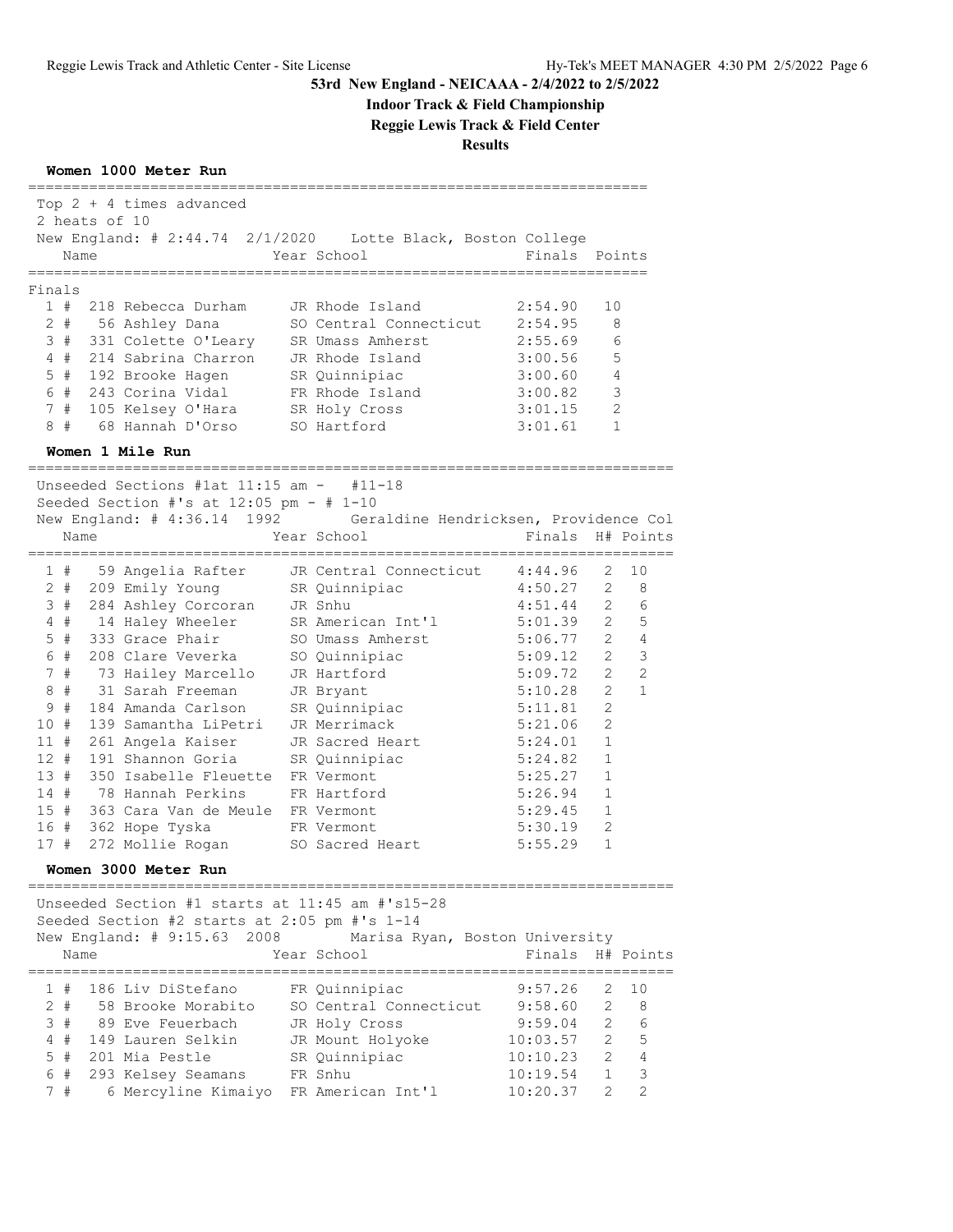# **Indoor Track & Field Championship**

### **Reggie Lewis Track & Field Center**

### **Results**

|  | Women 3000 Meter Run |  |  |
|--|----------------------|--|--|
|  |                      |  |  |

|      | 8# | 140 Ava Mahoney                      | SO Merrimack                              | 10:22.14 | 2              | $\mathbf{1}$ |
|------|----|--------------------------------------|-------------------------------------------|----------|----------------|--------------|
|      | 9# | 35 Abigail Hamilton                  | SO Bryant                                 | 10:24.20 | 2              |              |
| 10#  |    | 295 Sarah Zarakotas                  | SO Snhu                                   | 10:25.05 | $\mathbf{2}$   |              |
| 11#  |    | 117 Lydia Gilmore SO Maine           |                                           | 10:25.40 | $\overline{2}$ |              |
|      |    | 12 # 76 Abigail O'Connor SO Hartford |                                           | 10:27.60 | $\overline{2}$ |              |
| 13#  |    | 300 Jillian Howard                   | SR Stonehill                              | 10:28.89 | $\overline{2}$ |              |
| 14#  |    | 195 Lydia Keys FR Quinnipiac         |                                           | 10:33.81 | $1\,$          |              |
| 15#  |    |                                      | 194 Marisa Keiser       SO Quinnipiac     | 10:35.93 | $\mathbf{1}$   |              |
|      |    | 16 # 86 Paige Davis                  | JR Holy Cross                             | 10:36.98 | $\overline{2}$ |              |
|      |    |                                      | 17 # 13 Kendyl Vermette FR American Int'l | 10:37.88 | $\mathbf{2}$   |              |
|      |    | 18 # 233 Jackie Peschko              | JR Rhode Island                           | 10:38.19 | $\mathbf{1}$   |              |
|      |    |                                      | 19 # 85 Brianna Cummings SR Holy Cross    | 10:38.48 | $\mathbf{1}$   |              |
|      |    | 20 # 182 Kathaleen Bradley           | SR Quinnipiac                             | 10:44.28 | $\mathbf 1$    |              |
| 21#  |    | 282 Maura Coakley                    | SR Snhu                                   | 10:44.94 | $1\,$          |              |
| 22#  |    | 345 Ellie Churchill                  | JR Vermont                                | 10:45.08 | $\mathbf{1}$   |              |
|      |    | 23 # 346 Geneva Cote                 | JR Vermont                                | 10:45.63 | $\mathbf{1}$   |              |
| 24#  |    |                                      | 249 Emily Bloom FR Sacred Heart           | 10:50.69 | $1\,$          |              |
| 25#  |    | 200 Grace Michaud FR Quinnipiac      |                                           | 10:52.86 | $\mathbf{1}$   |              |
| 26 # |    | 275 Grace Sousa                      | FR Sacred Heart                           | 11:05.99 | $\mathbf{1}$   |              |
|      |    | 27 # 91 Caroline Gage                | FR Holy Cross                             | 11:07.12 | $\mathbf{1}$   |              |
|      |    | 28 # 87 Maura Doherty                | SO Holy Cross                             | 11:10.41 | $\mathbf{1}$   |              |
| 29#  |    |                                      | 264 Brigit Kelly SR Sacred Heart          | 11:11.99 | $\overline{2}$ |              |
|      |    |                                      |                                           |          |                |              |

#### **Women 5000 Meter Run**

=======================================================================

|        |       | Seeded Section only starts at 3:50 pm #'s1-16 |                                                                |          |                |
|--------|-------|-----------------------------------------------|----------------------------------------------------------------|----------|----------------|
|        |       |                                               | New England: # 16:35.18 2005 Andrea Walkonen, Boston Universit |          |                |
|        | Name  |                                               | Year School                                                    | Finals   | Points         |
|        |       |                                               |                                                                |          |                |
|        | 1#    | 337 Lily Robinson                             | SO Umass Amherst                                               | 17:23.52 | 10             |
|        | $2 +$ | 89 Eve Feuerbach                              | JR Holy Cross                                                  | 17:47.03 | 8              |
|        |       | 3 # 23 Julia Ayres                            | JR Bryant                                                      | 18:06.94 | 6              |
|        | 4#    | 246 Brynne Wright FR Rhode Island             |                                                                | 18:13.12 | 5              |
|        | 5#    | 270 Kelly Parker FR Sacred Heart              |                                                                | 18:17.40 | $\overline{4}$ |
|        | 6 #   | 304 Victoria Lombardi                         | SO Stonehill                                                   | 18:28.31 | 3              |
|        | 7#    | 60 Kaitlyn Stevens                            | JR Central Connecticut                                         | 18:33.41 | $\overline{2}$ |
|        | 8#    | 27 Allison Corcoran                           | JR Bryant                                                      | 18:52.36 | 1              |
| 9      | #     | 93 Michaela Halloran                          | SR Holy Cross                                                  | 19:03.73 |                |
| 10#    |       | 91 Caroline Gage                              | FR Holy Cross                                                  | 19:16.04 |                |
| $11$ # |       | 87 Maura Doherty                              | SO Holy Cross                                                  | 19:30.53 |                |
| 12#    |       | 302 Isabella Kennedy SR Stonehill             |                                                                | 19:46.15 |                |
| 13#    |       | 75 Kelly Neuendorf                            | FR Hartford                                                    | 19:49.37 |                |
| 14#    |       | 72 Sarah Kulpa                                | SO Hartford                                                    | 20:17.20 |                |

#### **Women 60 Meter Hurdles**

### **8 Advance: Top 1 Each Heat plus Next 4 Best Times**

|      |               | 4 heats - Top $1 + 4$ fastest times advance to Finals<br>New England: # 8.25 2/3/2018 Jessica Lee, Quinnipiac |                  |  |            |  |
|------|---------------|---------------------------------------------------------------------------------------------------------------|------------------|--|------------|--|
| Name |               |                                                                                                               | Year School      |  | Prelims H# |  |
|      |               |                                                                                                               |                  |  |            |  |
|      | Preliminaries |                                                                                                               |                  |  |            |  |
|      |               | 1 # 189 Symone Foster                                                                                         | SR Quinnipiac    |  | 8.770 4    |  |
|      |               | 2 # 342 Sarah Yocum                                                                                           | SR Umass Amherst |  | 8.860      |  |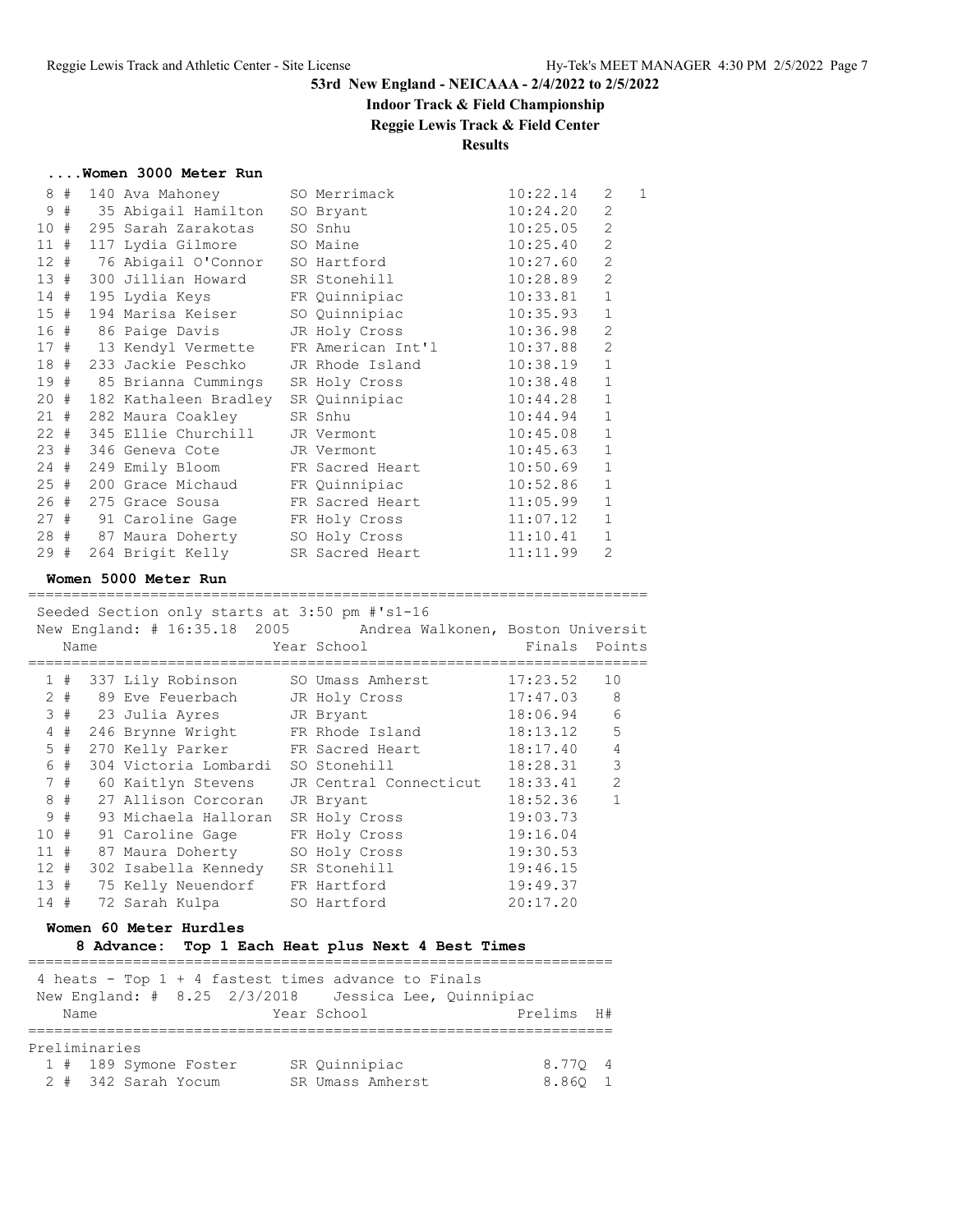# **Indoor Track & Field Championship**

**Reggie Lewis Track & Field Center**

### **Results**

### **....Women 60 Meter Hurdles**

|        | 3#    |              | 3 Roxan Foster                                                                      | SO American Int'l                    | 9.06Q                       | 2              |                         |
|--------|-------|--------------|-------------------------------------------------------------------------------------|--------------------------------------|-----------------------------|----------------|-------------------------|
|        | $4$ # |              | 4 Raven-Symone Jarr FR American Int'l                                               |                                      | 9.10Q                       | 3              |                         |
|        | 5#    |              | 181 Kalli'ana Botelho                                                               | SR Quinnipiac                        |                             | 8.89q<br>1     |                         |
|        | 6#    |              | 92 Ella Grey                                                                        | FR Holy Cross                        |                             | 9.04q<br>1     |                         |
|        | 7#    |              | 20 Alison McDonough                                                                 | SO Bridgewater St.                   |                             | 2<br>9.11q     |                         |
| 8      | #     |              | 278 Nicole Szilagyi                                                                 | JR Sacred Heart                      |                             | 3<br>9.16q     |                         |
|        | 9#    |              | 299 Casey Gannon                                                                    | SR Stonehill                         | 9.19                        | 2              |                         |
| 10#    |       |              | 260 Kimora Johnson                                                                  | FR Sacred Heart                      | 9.26                        | 3              |                         |
| 11#    |       |              | 19 Chase Davies                                                                     | SR Bentley                           |                             | 9.27           | 3 9.267                 |
| 12#    |       |              | 113 Darcy Cochran                                                                   | SO Maine                             |                             | 9.27           | 2 9.268                 |
| 13#    |       |              | 306 Madison Rousseau                                                                | FR Stonehill                         | 9.32                        | 4              |                         |
| 14#    |       |              | 305 Savanna Macaluso                                                                | SR Stonehill                         | 9.34                        | 4              |                         |
| $15$ # |       |              | 222 Ciara French                                                                    |                                      | 9.36                        | $\overline{4}$ |                         |
|        |       |              |                                                                                     | JR Rhode Island                      |                             |                |                         |
| 16 #   |       |              | 114 Katherine Cowan                                                                 | SR Maine                             | 9.38                        | $\mathbf{1}$   |                         |
| 17#    |       |              | 53 Grace Yost                                                                       | SO Bryant                            |                             | 9.39           | 1 9.388                 |
| 18#    |       |              | 9 Deborah Ofodile                                                                   | FR American Int'l                    |                             | 9.39           | 4 9.389                 |
| 19 #   |       |              | 297 Abigail Creamer                                                                 | SR Stonehill                         | 9.48                        |                | 2 9.473                 |
| 20 #   |       |              | 327 Elizabeth Lee                                                                   | FR Umass Amherst                     | 9.48                        |                | 1 9.480                 |
| 21#    |       |              | 193 Avery Jordan                                                                    | FR Quinnipiac                        | 9.57                        | 4              |                         |
| $22 +$ |       |              | 141 Kathryn Sullivan                                                                | JR Merrimack                         | 9.58                        | 3              |                         |
| 23#    |       |              | 5 Janae Kelly                                                                       | SO American Int'l                    | 9.60                        | $\mathbf{1}$   |                         |
| 24#    |       |              | 236 Trinity Smith                                                                   | JR Rhode Island                      | 9.83                        |                | 3 9.822                 |
| 25#    |       |              | 30 Maggie Fodera FR Bryant                                                          |                                      | 9.83                        |                | 3 9.827                 |
| 26#    |       |              | 287 Emma Hallet                                                                     | FR Snhu                              | 10.07                       | 1              |                         |
| 27#    |       |              | 259 Kaleigh Jess                                                                    | FR Sacred Heart                      | 10.10                       | 3              |                         |
| 28#    |       |              | 367 Tori Allen                                                                      | FR Snhu                              | 10.19                       | 4              |                         |
| 29#    |       |              | 334 Adriana Phan                                                                    | FR Umass Amherst                     | 10.53                       | 4              |                         |
| 30 #   |       |              | 178 Mikayla Yatsko JR New Haven                                                     |                                      | 10.56                       | 2              |                         |
|        |       |              |                                                                                     |                                      |                             |                |                         |
|        |       |              | Women 60 Meter Hurdles                                                              |                                      |                             |                |                         |
|        |       |              |                                                                                     |                                      |                             |                |                         |
|        |       |              | 4 heats - Top 1 + 4 fastest times advance to Finals<br>New England: # 8.25 2/3/2018 |                                      |                             |                |                         |
|        |       |              |                                                                                     | Jessica Lee, Quinnipiac              | Finals                      |                |                         |
|        | Name  |              | --------------------                                                                | Year School<br>--------------------- | ;===================        |                | Points                  |
|        |       |              |                                                                                     |                                      |                             |                |                         |
| Finals |       |              |                                                                                     |                                      |                             |                |                         |
|        |       |              | 1 # 189 Symone Foster SR Quinnipiac                                                 |                                      | 8.59                        |                | 10                      |
|        | $2 +$ |              | 342 Sarah Yocum                                                                     | SR Umass Amherst                     | 8.64                        |                | 8                       |
|        | 3#    |              | 181 Kalli'ana Botelho SR Quinnipiac                                                 |                                      | 8.67                        |                | 6                       |
|        | 4#    |              | 3 Roxan Foster                                                                      | SO American Int'l                    | 8.76                        |                | 5                       |
|        | $5$ # |              | 4 Raven-Symone Jarr FR American Int'l                                               |                                      | 9.04                        |                | 4                       |
|        |       |              | 6 # 92 Ella Grey FR Holy Cross                                                      |                                      | 9.06                        |                | $\overline{\mathbf{3}}$ |
|        | 7#    |              | 278 Nicole Szilagyi                                                                 | JR Sacred Heart                      | 9.11                        |                | 2                       |
|        | 8#    |              | 20 Alison McDonough                                                                 | SO Bridgewater St.                   | 9.16                        |                | 1                       |
|        |       |              | Women 4x400 Meter Relay                                                             |                                      |                             |                |                         |
|        |       |              | ======================                                                              |                                      |                             |                |                         |
|        |       |              | New England: # 3:42.41<br>2013                                                      | , Connecticut                        |                             |                |                         |
|        |       | School       |                                                                                     |                                      | Finals                      |                | H# Points               |
|        |       |              |                                                                                     |                                      |                             |                |                         |
|        |       | 1 Quinnipiac | 'A'                                                                                 |                                      | 3:51.10                     | 2              | 10                      |
|        |       |              | 1) #181 Kalli'ana Botelho SR                                                        |                                      | 2) #204 Alyssa Romagnoli FR |                |                         |
|        |       |              | 3) #185 Britney Del Mundo SR                                                        |                                      | 4) #190 Aisha Gay SR        |                |                         |
|        |       |              | 2 Rhode Island<br>' A'                                                              |                                      | 3:51.92                     | 2              | 8                       |
|        |       |              |                                                                                     |                                      |                             |                |                         |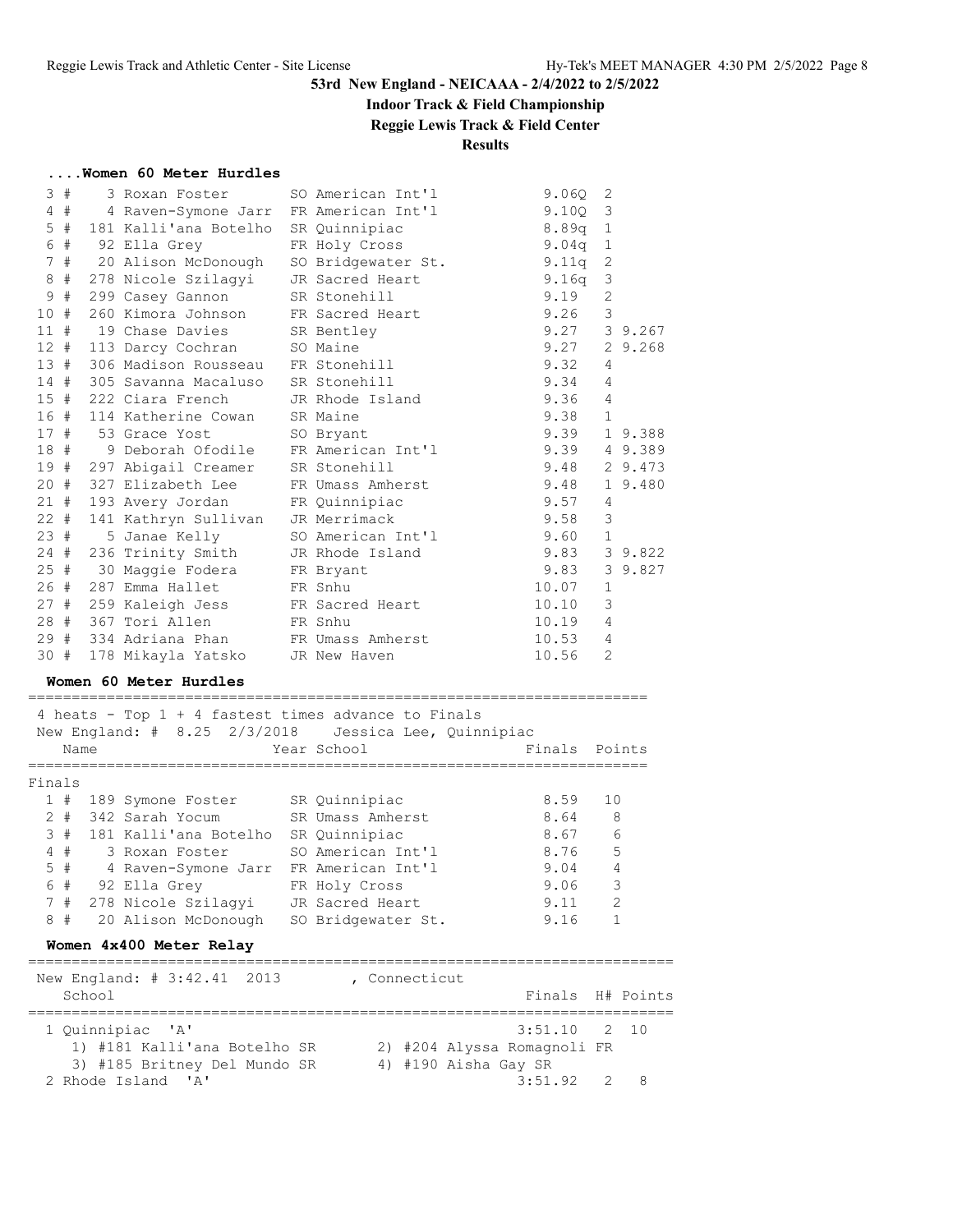#### **Indoor Track & Field Championship**

**Reggie Lewis Track & Field Center**

#### **Results**

|  |  |  | Women 4x400 Meter Relay |  |  |  |
|--|--|--|-------------------------|--|--|--|
|--|--|--|-------------------------|--|--|--|

| 1) #236 Trinity Smith JR        |    | 2) #241 Xiana Twombly JR     |                |
|---------------------------------|----|------------------------------|----------------|
| 3) #212 Hannah Birdsall SO      |    | 4) #215 Bethany DeLoof SR    |                |
| 3 Umass Amherst 'A'             |    | 3:52.92 2                    | 6              |
| 1) #324 Kira Kopec SR           |    | 2) #335 Daniella Pierre SO   |                |
| 3) #321 Sadai Headley-Mawasi FR |    | 4) #323 Lillian Kirry FR     |                |
| 4 Holy Cross 'A'                |    | $3:59.26$ 2                  | 5              |
| 1) #107 Kiley Ronan SO          |    | 2) #111 Ashley Thomas SR     |                |
| 3) #103 Haley Murphy FR         |    | 4) #80 Kate Ashley JR        |                |
| 5 New Hampshire 'A'             |    | 3:59.42<br>$\mathbf{1}$      | $\overline{4}$ |
| 1) #158 Natalie Fraser FR       |    | 2) #162 Elizabeth Martell FR |                |
| 3) #167 Zakiya Scott JR         |    | 4) #152 Meline Almasian SO   |                |
| 6 American Int'l 'A'            |    | 4:00.39<br>$\overline{1}$    | 3              |
| 1) #1 Syeira Campbell FR        |    | 2) #12 Johnelle Thomas FR    |                |
| 3) #7 Monique Malcolm FR        | 4) | #4 Raven-Symone Jarrett FR   |                |
| 7 Hartford 'A'                  |    | 4:03.49<br>$\mathcal{L}$     | 2              |
| 1) #77 Emily Parchinski SO      |    | 2) #67 Cassandra Carleson SO |                |
| 3) #70 Brianna Harris SR        |    | 4) #66 Haleemot Adeyanju JR  |                |
| 8 Stonehill 'A'                 |    | $4:04.28$ 1                  | $\overline{1}$ |
| 1) #299 Casey Gannon SR         |    | 2) #307 Meghan Sambrook FR   |                |
| 3) #298 Kaytlin Encarnacao SO   |    | 4) #310 Ashley Warren SO     |                |
| 9 Merrimack 'A'                 |    | 4:05.47<br>$\mathbf{1}$      |                |
| 1) #128 Carla Bouchrouche SO    |    | 2) #137 Kaleigh Lane SO      |                |
| 3) #139 Samantha LiPetri JR     |    | 4) #131 Emma Faivre JR       |                |
| 10 Central Connecticut 'A'      |    | 4:11.43<br>$\mathbf{1}$      |                |
| 1) #57 Kamilah Diaz SO          |    | 2) #56 Ashley Dana SO        |                |
| 3) #54 Adriana Brathwaite FR    |    | 4) #62 Edith Walker FR       |                |
| 11 Sacred Heart 'A'             |    | 4:13.12<br>$\overline{1}$    |                |
| 1) #250 Tara Brody JR           |    | 2) #273 Prithika Satish SO   |                |
| 3) #262 Alexa Kavarsky JR       |    | 4) #274 Megan Schneider FR   |                |

#### **Women 4x800 Meter Relay** =======================================================================

 1 section New England: # 8:51.91 2012 , Vermont School Finals Points Research International Points Points Points Points Points Points Points Points Points Points Points Points Points Points Points Points Points Points Points Points Points Points Points Points Points Poi ======================================================================= 1 Quinnipiac 'A' 9:17.84 10 1) #199 Asia Mercier FR 2) #188 Heather Feuchtenberger SR 3) #208 Clare Veverka SO 4) #209 Emily Young SR 2 New Hampshire 'A' 9:22.31 8 1) #157 Regan Doody FR 2) #172 Emma York FR 3) #166 Claire Ronan FR 4) #161 Hannah Langstaff FR 3 Holy Cross 'A' 9:31.64 6 1) #106 Caroline Robinson JR 2) #102 Sophia Maynard SR 3) #90 Emily Foley SR 4) #94 Gabrielle Harmon SR 4 Umass Amherst 'A' 9:32.22 5 1) #319 Eugenia Fairhurst FR 2) #343 Jaden Young FR 3) #366 Hannah Beckman FR 4) #313 Alexsandra Bettencourt JR 5 Rhode Island 'A' 9:36.72 4 1) #214 Sabrina Charron JR 2) #243 Corina Vidal FR 3) #226 Erin Hurley FR 4) #218 Rebecca Durham JR 6 Sacred Heart 'A' 9:52.38 3 1) #274 Megan Schneider FR 2) #270 Kelly Parker FR 3) #277 Cassandra Sturdevant SO 4) #266 Sarah Mandelkow FR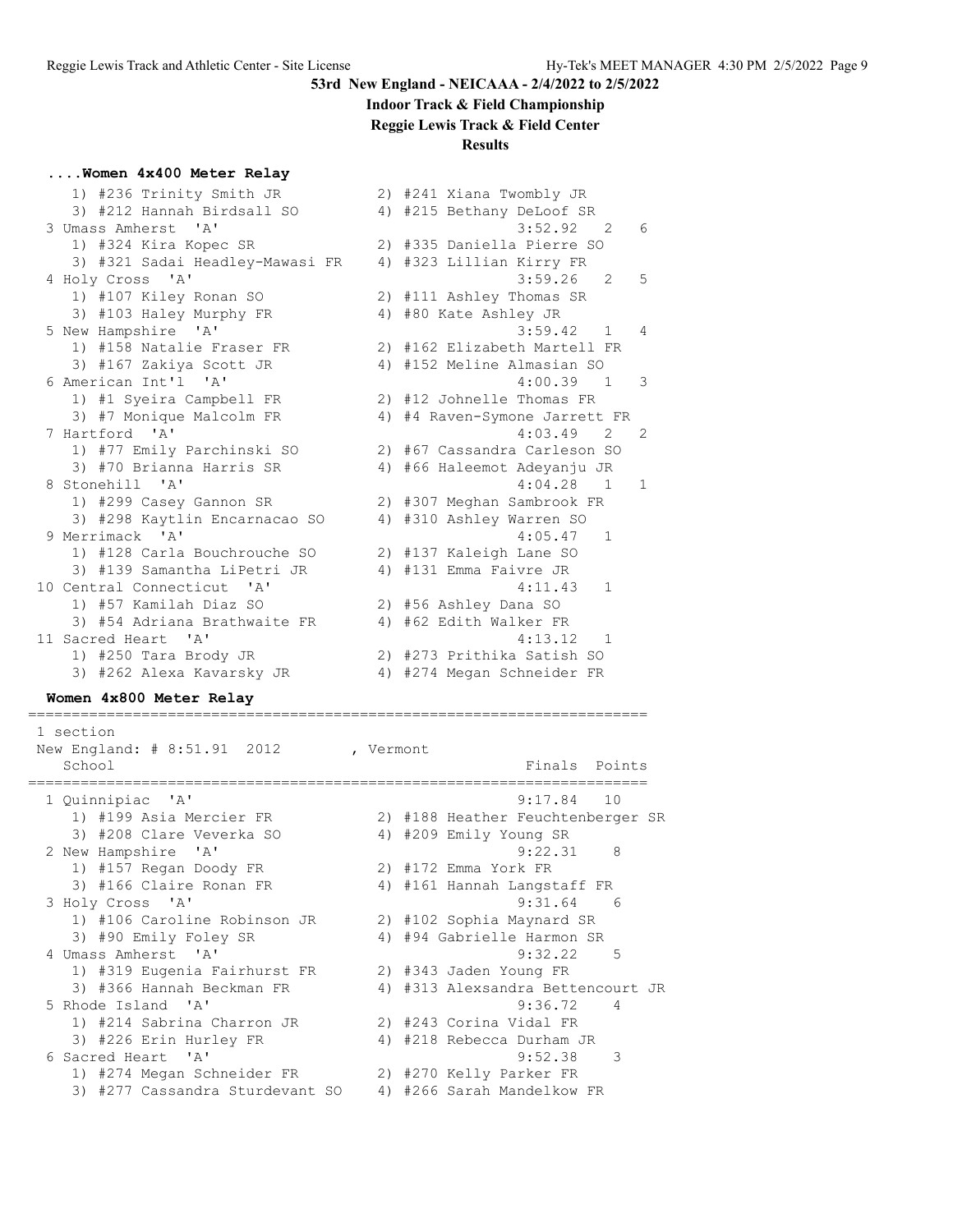**Indoor Track & Field Championship**

**Reggie Lewis Track & Field Center**

#### **Results**

#### **....Women 4x800 Meter Relay**

| 7 Vermont 'A'                    | $10:03.57$ 2                     |
|----------------------------------|----------------------------------|
| 1) #354 Sadie Holmes FR          | 2) #353 Emma Hastings-Crummey FR |
| 3) #351 Mariella Garza FR        | 4) #355 Isabel Homsi FR          |
| 8 Bryant 'A'                     | $10:05.06$ 1                     |
| 1) #45 Jacqueline Prestininzi SO | 2) #34 Emma Grzybinski FR        |
| 3) #36 Julia Herraiz SO          | 4) #31 Sarah Freeman JR          |
| 9 Snhu 'A'                       | 10:10.93                         |
| 1) #292 Kaitlyn O'Rourke FR      | 2) #290 Riley McDermott FR       |
| 3) #283 Olivia Coco JR           | 4) #368 Hannah Bradbury FR       |
|                                  |                                  |

#### **Women Distance Medley**

======================================================================= 1 Section New England: # 11:30.75 2013 , Providence College School **Finals Points** ======================================================================= 1 Quinnipiac 'A' 12:03.03 10 1) #208 Clare Veverka SO 2) #199 Asia Mercier FR 3) #209 Emily Young SR 4) #186 Liv DiStefano FR 2 Umass Amherst 'A' 12:08.79 8 1) #319 Eugenia Fairhurst FR 2) #335 Daniella Pierre SO 3) #343 Jaden Young FR 4) #333 Grace Phair SO 3 Snhu 'A' 12:26.92 6 1) #292 Kaitlyn O'Rourke FR 2) #294 Meghan Stroh JR 3) #290 Riley McDermott FR 4) #284 Ashley Corcoran JR 4 Holy Cross 'A' 12:36.32 5 1) #106 Caroline Robinson JR 2) #96 Kathryn Hoelscher JR 3) #94 Gabrielle Harmon SR 4) #99 Emily Koufos SR 5 Bryant 'A' 12:48.81 4 1) #34 Emma Grzybinski FR 2) #26 Christina Capozzi FR 3) #31 Sarah Freeman JR 4) #35 Abigail Hamilton SO 6 Rhode Island 'A' 12:53.44 3 1) #240 Lindsay Turgeon FR 2) #211 Hasna Badji JR 3) #225 Kaylen Hughes JR 4) #233 Jackie Peschko JR 7 Sacred Heart 'A' 13:11.17 2 1) #249 Emily Bloom FR 2) #251 Tori Chorzepa FR 3) #272 Mollie Rogan SO 4) #264 Brigit Kelly SR 8 Stonehill 'A' 13:23.20 1 1) #301 Erin Johnston JR 2) #310 Ashley Warren SO 3) Caitlin Swanson SO 64) Rebecca Erhard SR

#### **Women High Jump**

================================================================================= Opening height: 1.55m + 5cm New England: # 1.84m 1981 Julie White - 6' 0.5", Boston University Name The Year School Team Points Points Points ================================================================================= 1 # 63 Paola Brena JR Franklin Pierce 1.65m 5-05.00 10 1.60 1.65 1.70 XO O XXX 2 # 220 Olivia Fetherston FR Rhode Island J1.65m 5-05.00 8 1.55 1.60 1.65 1.70 O O XO XXX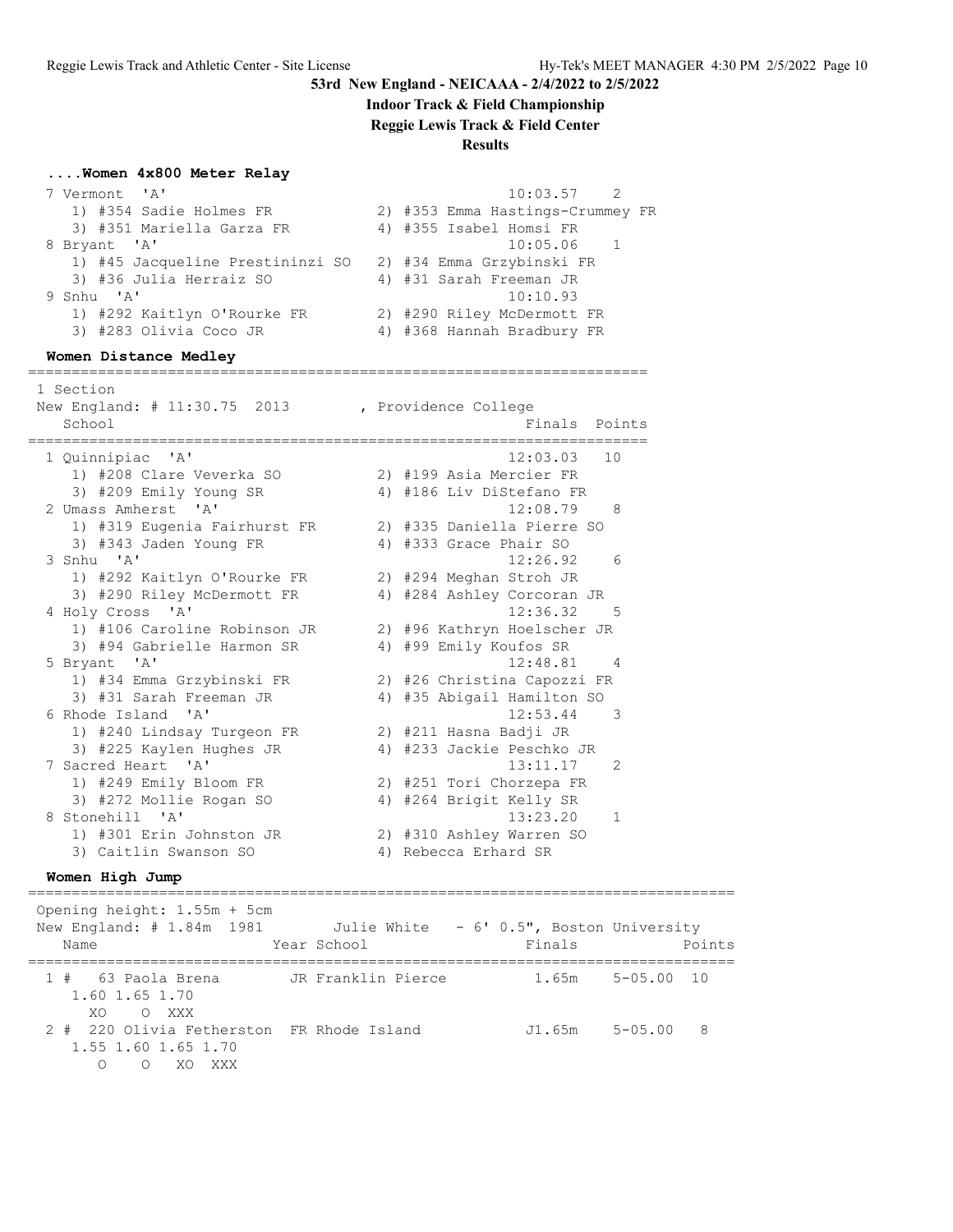# **Indoor Track & Field Championship**

**Reggie Lewis Track & Field Center**

**Results**

| Women High Jump                                                                    |         |        |                     |   |
|------------------------------------------------------------------------------------|---------|--------|---------------------|---|
| 3 # 181 Kalli'ana Botelho SR Quinnipiac 1.60m 5-03.00<br>1.55 1.60 1.65<br>O O XXX |         |        |                     | 5 |
| 3 # 325 Madelyn Krohto FR Umass Amherst 1.60m<br>1.55 1.60 1.65<br>O O XXX         |         |        | $5 - 03.00$         | 5 |
| 3 # 114 Katherine Cowan SR Maine<br>1.55 1.60 1.65<br>O O XXX                      |         | 1.60m  | $5 - 03.00$         | 5 |
| 6 # 120 Ashley Martinez JR Maine<br>1.55 1.60 1.65<br>XXO OXXX                     |         | J1.60m | $5 - 03.00$         | 3 |
| 7 # 69 Sydney Garrison SO Hartford<br>1.55 1.60 1.65<br>O XO XXX                   |         |        | J1.60m 5-03.00 1.50 |   |
| 7 # 338 Courtney Rowland FR Umass Amherst J1.60m<br>1.55 1.60 1.65<br>O XO XXX     |         |        | $5 - 03.00$ 1.50    |   |
| 9 # 179 Diana Zamudio JR New Haven<br>1.55 1.60<br>O XXX                           |         | 1.55m  | $5 - 01.00$         |   |
| 10 # 314 Tessa Bostwick FR Umass Amherst 51.55m<br>1.55 1.60<br>XO XXX             |         |        | $5 - 01.00$         |   |
| 11 # 291 Madison McMahon SO Snhu<br>1.55 1.60<br>XXO XXX                           |         | J1.55m | $5 - 01.00$         |   |
| 11 # 318 Lea Doerries FR Umass Amherst 51.55m<br>1.55 1.60<br>XXO XXX              |         |        | $5 - 01.00$         |   |
| -- # 265 Sarah Lamoreaux SO Sacred Heart<br>1.55<br>XXX                            |         | NH     |                     |   |
| -- # 173 Hope Cuomo SO New Haven<br>1.55<br>XXX                                    |         | NH     |                     |   |
| -- # 108 Allison Schneider FR Holy Cross<br>1.60 1.65<br>X<br>XX X                 |         | NH     |                     |   |
| -- # 165 Lauren Quann SR New Hampshire<br>1.55<br>XXX                              |         | ΝH     |                     |   |
| -- # 367 Tori Allen<br>1.55<br>$\mathbf{XXX}$                                      | FR Snhu | NH     |                     |   |
| -- # 287 Emma Hallet<br>1.55<br>XXX                                                | FR Snhu | NH     |                     |   |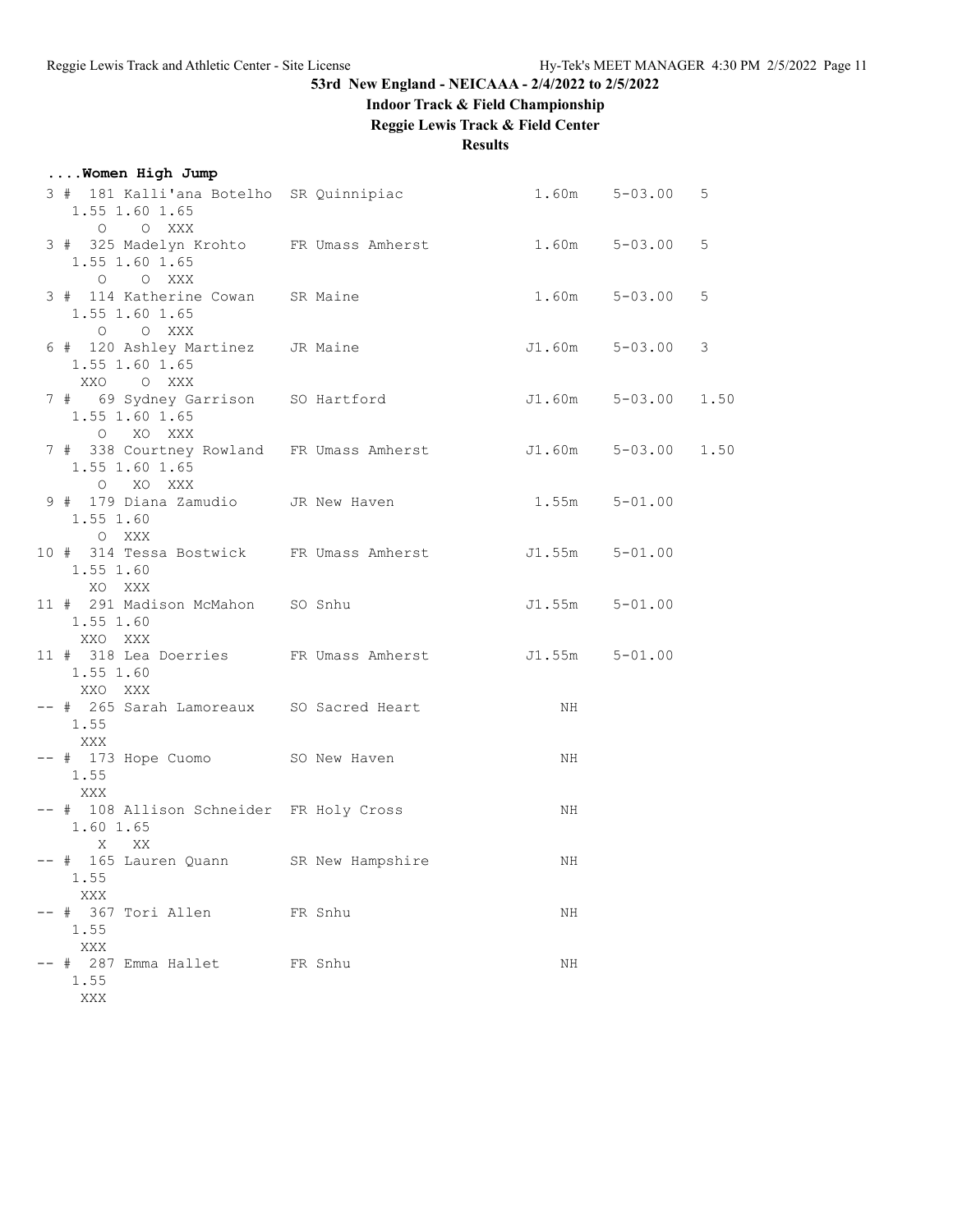# **Indoor Track & Field Championship**

**Reggie Lewis Track & Field Center**

**Results**

### **Women Pole Vault**

| Opening height: 3.05m + 15cm<br>New England: # 4.10m 2015 Michelle Cregni - 13' 5.25", So. Connecticut<br>Name | Year School                   | Finals |                           | Points       |
|----------------------------------------------------------------------------------------------------------------|-------------------------------|--------|---------------------------|--------------|
| 1 # 100 E. Annie Lineberg JR Holy Cross<br>3.50 3.65 3.80 3.97<br>O XO XO XX                                   |                               |        | 3.80m 12-05.50 10         |              |
| 2 # 116 Yasmen Farag JR Maine<br>3.50 3.65 3.80<br>XO O XXX                                                    |                               |        | $3.65m$ $11-11.75$ 8      |              |
| 3 # 51 Lois Warden FR Bryant<br>3.50 3.65 3.80<br>O XO XXX                                                     |                               |        | $J3.65m$ $11-11.75$       | 6            |
| 4 # 159 Danielle Heine<br>3.20 3.35 3.50 3.65<br>O XO O XXX                                                    | SO New Hampshire              |        | $3.50m$ $11-05.75$        | 5            |
| 5 # 235 Sydney Shannon SO Rhode Island<br>3.20 3.35 3.50 3.65<br>XXO O XXO XXX                                 |                               |        | J3.50m 11-05.75           | 4            |
| 6 # 364 Sofia Wittmann JR Vermont<br>3.20 3.35 3.50<br>O O XXX                                                 |                               |        | $3.35m$ $10-11.75$ $2.50$ |              |
| 6 # 344 Kaia Becker SR Vermont<br>3.05 3.20 3.35 3.50<br>$O$ $O$ $O$ $XXX$                                     |                               |        | 3.35m 10-11.75 2.50       |              |
| 8 # 247 Sydney Abitanto FR Sacred Heart<br>3.05 3.20 3.35 3.50<br>O O XO XXX                                   |                               |        | $J3.35m$ $10-11.75$       | $\mathbf{1}$ |
| 9 # 227 Caroline Larkin FR Rhode Island<br>3.05 3.20 3.35 3.50<br>XO O XO XXX                                  |                               |        | $J3.35m$ $10-11.75$       |              |
| 10 # 231 Sarah Parr<br>3.05 3.20 3.35 3.50<br>O O XXO XXX                                                      | FR Rhode Island               |        | $J3.35m$ $10-11.75$       |              |
| 10 # 160 Jordan Hoffman<br>3.05 3.20 3.35 3.50<br>O O XXO XXX                                                  | JR New Hampshire              |        | J3.35m 10-11.75           |              |
| 10 # 110 Maura Switzer<br>3.05 3.20 3.35 3.50<br>O O XXO XXX                                                   | FR Holy Cross 53.35m 10-11.75 |        |                           |              |
| 13 # 303 Abigail Larsson<br>3.05 3.20 3.35<br>O O XXX                                                          | SO Stonehill                  | 3.20m  | $10 - 06.00$              |              |
| 13 # 164 Taylor Nydam<br>3.05 3.20 3.35<br>O O XXX                                                             | SO New Hampshire              | 3.20m  | $10 - 06.00$              |              |
| 15 # 41 Shileigh Martinez JR Bryant<br>3.05 3.20 3.35<br>XO O XXX                                              |                               | J3.20m | $10 - 06.00$              |              |
| 16 # 224 Sophie Hagymas<br>3.05 3.20 3.35<br>XXO<br>XO XXX                                                     | FR Rhode Island               | J3.20m | $10 - 06.00$              |              |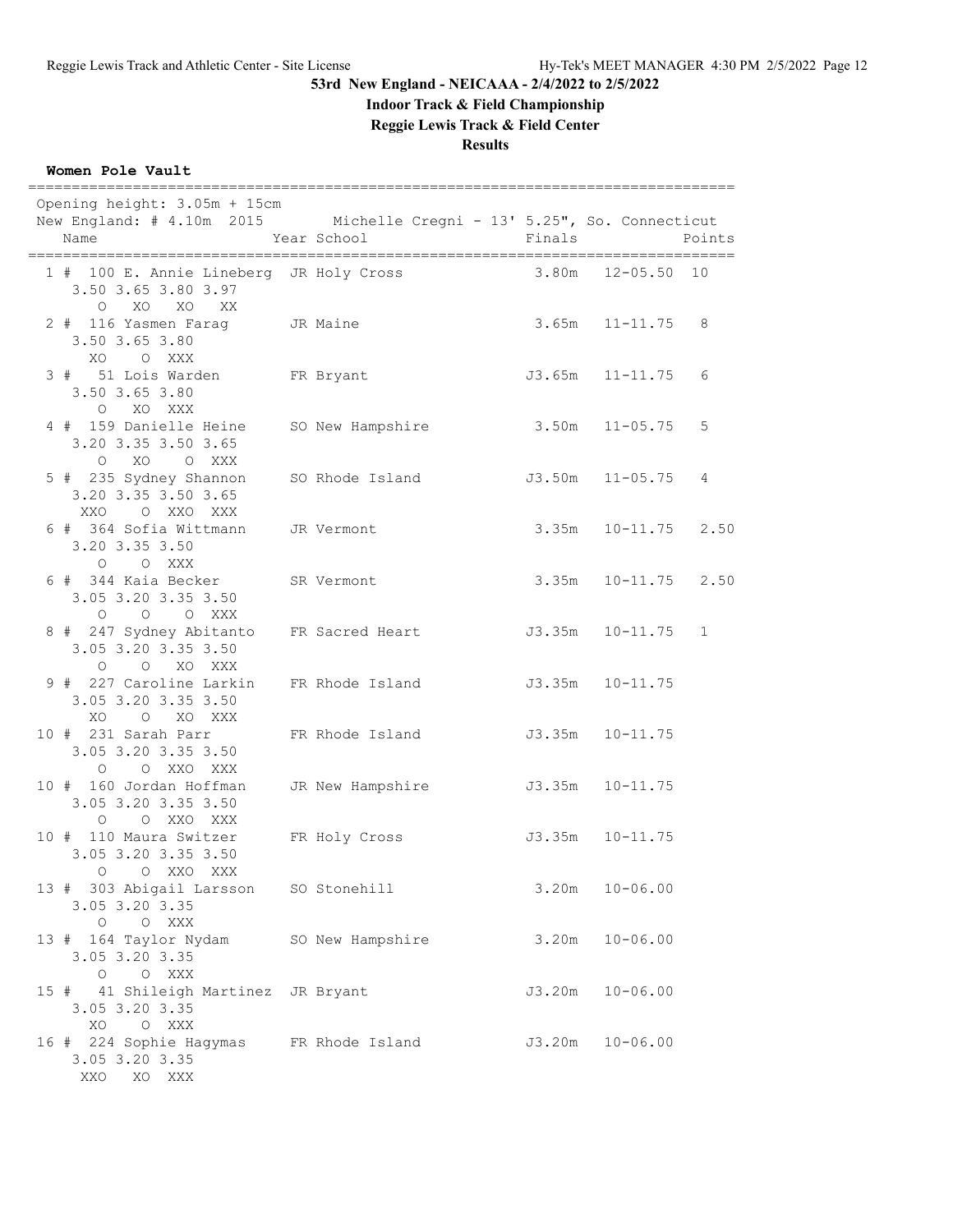### **Indoor Track & Field Championship**

**Reggie Lewis Track & Field Center**

#### **Results**

|  |  |  | Women Pole Vault |  |  |
|--|--|--|------------------|--|--|
|--|--|--|------------------|--|--|

| 17 # 254 Jenna Engels                            | FR Sacred Heart | $10 - 00.00$<br>3.05m |
|--------------------------------------------------|-----------------|-----------------------|
| $3.05$ $3.20$<br>XXX<br>$\Omega$                 |                 |                       |
| 17 # 356 Shelby Jones<br>$3.05$ $3.20$           | JR Vermont      | $10 - 00.00$<br>3.05m |
| XXX<br>$\Omega$<br>-- # 360 Payton Silar<br>3.05 | SO Vermont      | ΝH                    |
| XXX<br>-- # 83 Meg Biscoglio                     | SR Holy Cross   | NH                    |
| 3.05<br>XXX                                      |                 |                       |
| $--$ # 257 Hope Handlin<br>3.05                  | SO Sacred Heart | NΗ                    |
| XXX                                              |                 |                       |

**Women Long Jump**

==================================================================================== Nine (9) to Finals New England: # 6.28m 2/2/2018 Wadeline Jonathas (20'7.25"), UMass Boston Name 1988 Mear School 1988 Finals H# Points ==================================================================================== 1 # 154 Olivia Chamberlai FR New Hampshire 5.66m 18-07.00 2 10 5.55m 5.57m 5.57m 5.44m FOUL 5.66m 2 # 241 Xiana Twombly JR Rhode Island 5.65m 18-06.50 2 8 5.47m 5.65m 5.62m 5.46m 5.51m 5.61m 3 # 168 Mia Taranko FR New Hampshire 5.57m 18-03.25 1 6 FOUL FOUL 5.57m 5.26m FOUL FOUL 4 # 37 Jasmine Hope FR Bryant 5.52m 18-01.50 1 5 5.52m 5.38m FOUL 5 # 2 Adia Cavalier SR American Int'l 5.47m 17-11.50 2 4 5.47m 5.14m 5.05m 5.35m 5.39m 5.37m 6 # 326 Jordan Lafave FR Umass Amherst 5.46m 17-11.00 2 3 5.34m 5.27m 5.46m 5.09m 5.23m 5.13m 7 # 177 Kristen Washingto JR New Haven 5.45m 17-10.75 2 2 FOUL FOUL 5.44m 5.40m 5.45m FOUL 8 # 296 Mackenzie Glenn FR So. Conn. St. 5.40m 17-08.75 2 1 5.38m 5.40m FOUL FOUL FOUL FOUL 9 # 169 Saige Tudisco JR New Hampshire 5.28m 17-04.00 2 5.18m 5.28m 5.13m 5.03m FOUL FOUL 10 # 317 Tiarra Deveaux FR Umass Amherst 5.22m 17-01.50 1 FOUL FOUL 5.22m 11 # 61 Aaliyah Walker SO Central Connecticut 5.20m 17-00.75 1 5.06m 5.01m 5.20m 12 # 17 Olivia Johnson SO Assumption 5.18m 17-00.00 2 FOUL 5.18m 4.83m 13 # 206 Camille Sweet SO Quinnipiac 5.09m 16-08.50 1 FOUL 5.06m 5.09m 14 # 124 Emma White JR Maine 5.02m 16-05.75 2 FOUL 5.02m FOUL 15 # 185 Britney Del Mundo SR Quinnipiac 4.96m 16-03.25 1 3.70m FOUL 4.96m 16 # 361 Lauren Triarsi JR Vermont J4.96m 16-03.25 1 4.96m FOUL FOUL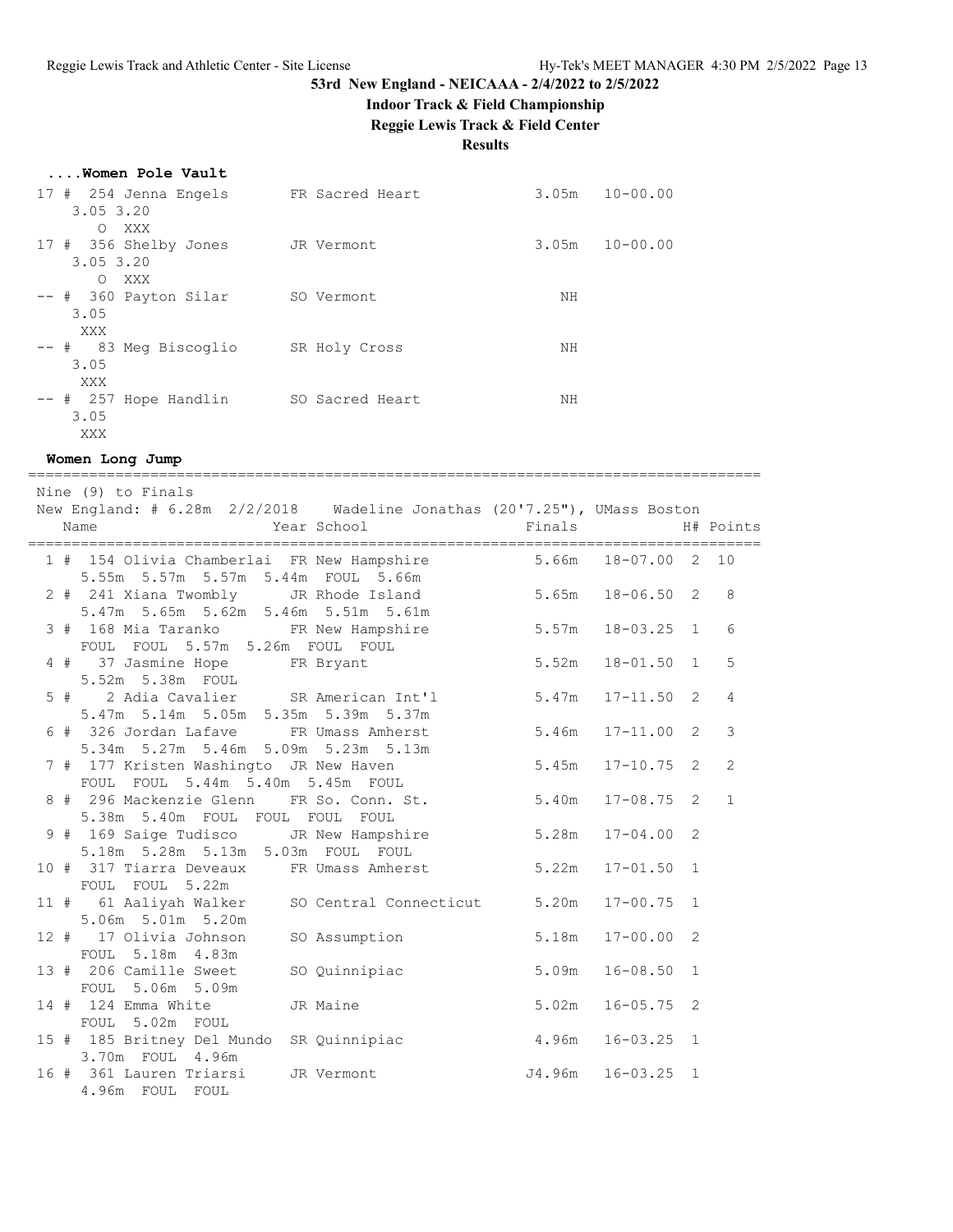#### **Indoor Track & Field Championship**

**Reggie Lewis Track & Field Center**

**Results**

|  |  |  |  | Women Long Jump |  |  |
|--|--|--|--|-----------------|--|--|
|--|--|--|--|-----------------|--|--|

| 196 Zekiah Lewis        | SO Quinnipiac                                                                                       | 4.94m                                   |                                                                                        |
|-------------------------|-----------------------------------------------------------------------------------------------------|-----------------------------------------|----------------------------------------------------------------------------------------|
| $4.93m$ $4.94m$ $4.94m$ |                                                                                                     |                                         |                                                                                        |
| 40 Megan Lawlor         | SO Bryant                                                                                           | 4.87m                                   |                                                                                        |
| FOUL 4.57m 4.87m        |                                                                                                     |                                         |                                                                                        |
|                         | JR Maine                                                                                            | 4.83m                                   |                                                                                        |
| FOUL 4.83m 4.83m        |                                                                                                     |                                         |                                                                                        |
| 44 Cara Plumaker        | FR Bryant                                                                                           | 4.59m                                   |                                                                                        |
| FOUL 4.59m 4.51m        |                                                                                                     |                                         |                                                                                        |
|                         | FR New Haven                                                                                        | 4.37m                                   |                                                                                        |
| 4.37m FOUL FOUL         |                                                                                                     |                                         |                                                                                        |
|                         |                                                                                                     | ND.                                     | 1                                                                                      |
| PASS PASS PASS          |                                                                                                     |                                         |                                                                                        |
|                         | SO New Hampshire                                                                                    | FOUL                                    | 2                                                                                      |
| FOUL<br>FOUL<br>FOUL    |                                                                                                     |                                         |                                                                                        |
|                         | 17#<br>18#<br>19 # 121 Grace Minkin<br>20#<br>21 # 174 Mariama Diakhate<br>-- # 152 Meline Almasian | -- # 175 Destinee Innis-Le JR New Haven | $16 - 02.50$ 2<br>$15 - 11.75$ 1<br>$15 - 10.25$ 2<br>$15 - 00.75$ 1<br>$14 - 04.00$ 1 |

====================================================================================

**Women Triple Jump**

 Nine (9) to Finals New England: # 13.30m 2008 Tahari James - 43'7.75", Boston University Name 1988 Mear School 1988 Finals H# Points ==================================================================================== 1 # 328 Emily McDonald SR Umass Amherst 12.09m 39-08.00 2 10 11.46m 11.70m 11.62m 11.55m 12.09m 11.84m 2 # 276 Kaylee Stenderowi SO Sacred Heart 11.88m 38-11.75 2 8 FOUL 11.74m 11.52m FOUL 11.53m 11.88m 3 # 98 Obiamaka Igwenagu JR Holy Cross 11.84m 38-10.25 2 6 FOUL 11.79m FOUL FOUL 11.84m FOUL 4 # 2 Adia Cavalier SR American Int'l 11.76m 38-07.00 2 5 11.76m FOUL 11.75m 11.17m FOUL FOUL 5 # 185 Britney Del Mundo SR Quinnipiac 11.50m 37-08.75 2 4 11.31m 11.36m 11.22m FOUL FOUL 11.50m 6 # 124 Emma White JR Maine 11.16m 36-07.50 2 3 FOUL 10.85m FOUL 10.92m 10.90m 11.16m 7 # 177 Kristen Washingto JR New Haven 10.99m 36-00.75 2 2 FOUL 10.99m FOUL 10.59m FOUL FOUL 8 # 17 Olivia Johnson SO Assumption 10.79m 35-05.00 2 1 10.79m 10.68m 10.49m 10.53m 10.42m FOUL 9 # 61 Aaliyah Walker SO Central Connecticut 10.77m 35-04.00 1 10.18m 10.74m 10.75m FOUL FOUL 10.77m<br>10 # 250 Tara Brody JR Sacred Heart 10 # 250 Tara Brody JR Sacred Heart 10.75m 35-03.25 1 10.48m 10.75m 10.63m 10.56m 10.49m 10.57m 11 # 5 Janae Kelly SO American Int'l 10.66m 34-11.75 2 10.66m 10.48m 10.60m 12 Jessica Green SR Umass Amherst J10.66m 34-11.75 1 10.36m FOUL 10.66m 13 # 121 Grace Minkin JR Maine 10.58m 34-08.50 2 10.25m 10.33m 10.58m 14 # 206 Camille Sweet SO Quinnipiac 10.54m 34-07.00 1 10.54m 10.31m 10.44m 15 # 9 Deborah Ofodile FR American Int'l 10.50m 34-05.50 1 10.41m 10.44m 10.50m 16 # 50 Veronica Wallace SO Bryant 10.50m 34-05.50 1 FOUL 10.15m 10.50m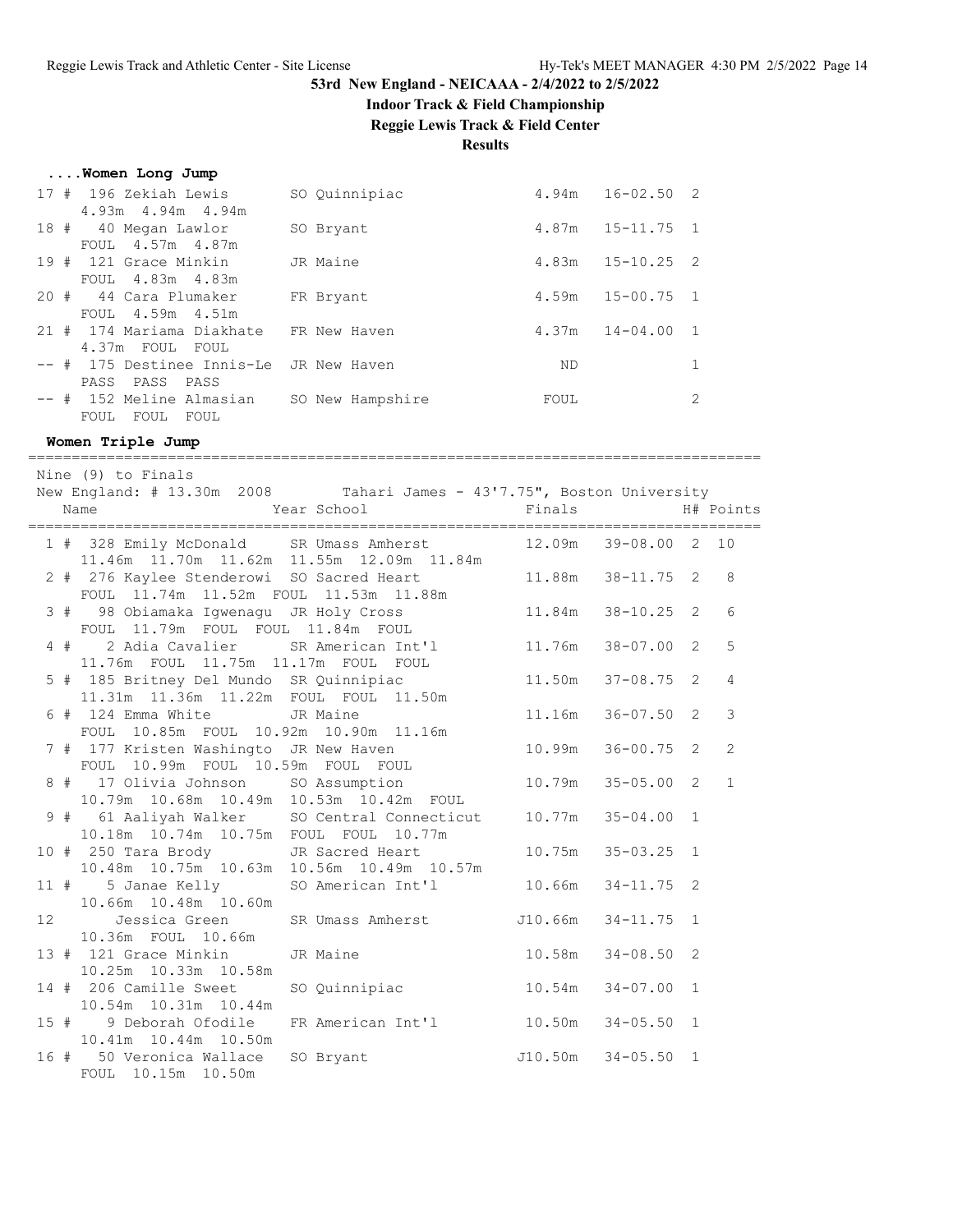**Indoor Track & Field Championship**

**Reggie Lewis Track & Field Center**

#### **Results**

#### **....Women Triple Jump**

| 17 # 24 Arianna Bartholom FR Bryant<br>10.30m 9.62m 10.40m      |                  | $10.40m$ $34-01.50$ 1    |  |
|-----------------------------------------------------------------|------------------|--------------------------|--|
| 18 # 178 Mikayla Yatsko JR New Haven<br>10.34m 9.85m 10.16m     |                  | $33 - 11.25$ 1<br>10.34m |  |
| 19 # 174 Mariama Diakhate                                       | FR New Haven     | $33 - 10.00$ 1<br>10.31m |  |
| 10.08m FOUL 10.31m<br>20 # 196 Zekiah Lewis<br>10.18m FOUL FOUL | SO Quinnipiac    | $33 - 04.75$ 2<br>10.18m |  |
| 21 # 151 Autumn Agri<br>FOUL 9.79m 9.54m                        | FR New Hampshire | $32 - 01.50$ 1<br>9.79m  |  |
| -- # 258 Rebecca Hazell<br>FOUL FOUL FOUL                       | SO Sacred Heart  | FOUL                     |  |

====================================================================================

#### **Women Shot Put**

 Nine (9) to Finals New England: # 16.28m 2011 Victoria Flowers - 53'5", Connecticut Name 1988 Mear School 1988 Finals H# Points ==================================================================================== 1 # 330 Danielle Notarfra SR Umass Amherst 14.09m 46-02.75 2 10 13.71m 14.09m 14.08m 13.73m 13.56m FOUL 2 # 197 Mikah Maples SR Quinnipiac 13.56m 44-06.00 2 8 12.58m 13.10m 12.84m 12.99m 13.49m 13.56m 3 # 170 Sarah Williams JR New Hampshire 12.96m 42-06.25 2 6 11.85m 12.96m 12.11m 11.83m 12.00m 12.01m 4 # 269 Abbie Mokwuah SR Sacred Heart 12.84m 42-01.50 2 5 FOUL 12.68m 12.22m 12.31m 12.84m 12.66m 5 # 324 Kira Kopec SR Umass Amherst 12.65m 41-06.00 2 4 12.53m 12.06m 12.20m 11.79m 12.50m 12.65m 6 # 252 Samantha Curran SR Sacred Heart 12.58m 41-03.25 2 3 12.58m FOUL FOUL 11.84m 11.85m 12.34m 7 # 245 Megan Wood FR Rhode Island 12.45m 40-10.25 2 2 11.88m 10.89m 12.02m 11.68m 11.95m 12.45m 8 # 267 Sarah Mitchell SO Sacred Heart 12.08m 39-07.75 1 1 10.92m 11.52m 12.08m 11.11m 11.40m 11.37m 9 # 332 Gabriella Pagnini FR Umass Amherst 11.99m 39-04.00 2 11.65m 11.99m 11.80m 11.50m 11.61m 11.84m 10 # 39 Lily Lagoy SO Bryant 11.92m 39-01.25 2 11.78m 11.76m 11.92m 11 # 49 Kasey Thomas SO Bryant 11.50m 37-08.75 2 FOUL 10.35m 11.50m 12 # 280 Bennie Alula JR Snhu 11.45m 37-06.75 1 11.45m FOUL 10.42m 13 # 263 Molly Kearns JR Sacred Heart 11.10m 36-05.00 1 10.58m 10.49m 11.10m 14 # 65 Tyra Felton FR Franklin Pierce 11.09m 36-04.75 1 11.09m 10.72m 10.63m 15 # 308 Krista Stracqualu SR Stonehill 11.06m 36-03.50 2 FOUL 10.86m 11.06m 16 # 64 Samantha DeSouza JR Franklin Pierce 11.05m 36-03.00 1 11.05m 10.10m 11.04m 17 # 71 Robyn Krafft SO Hartford 10.98m 36-00.25 1 10.98m 10.39m 10.86m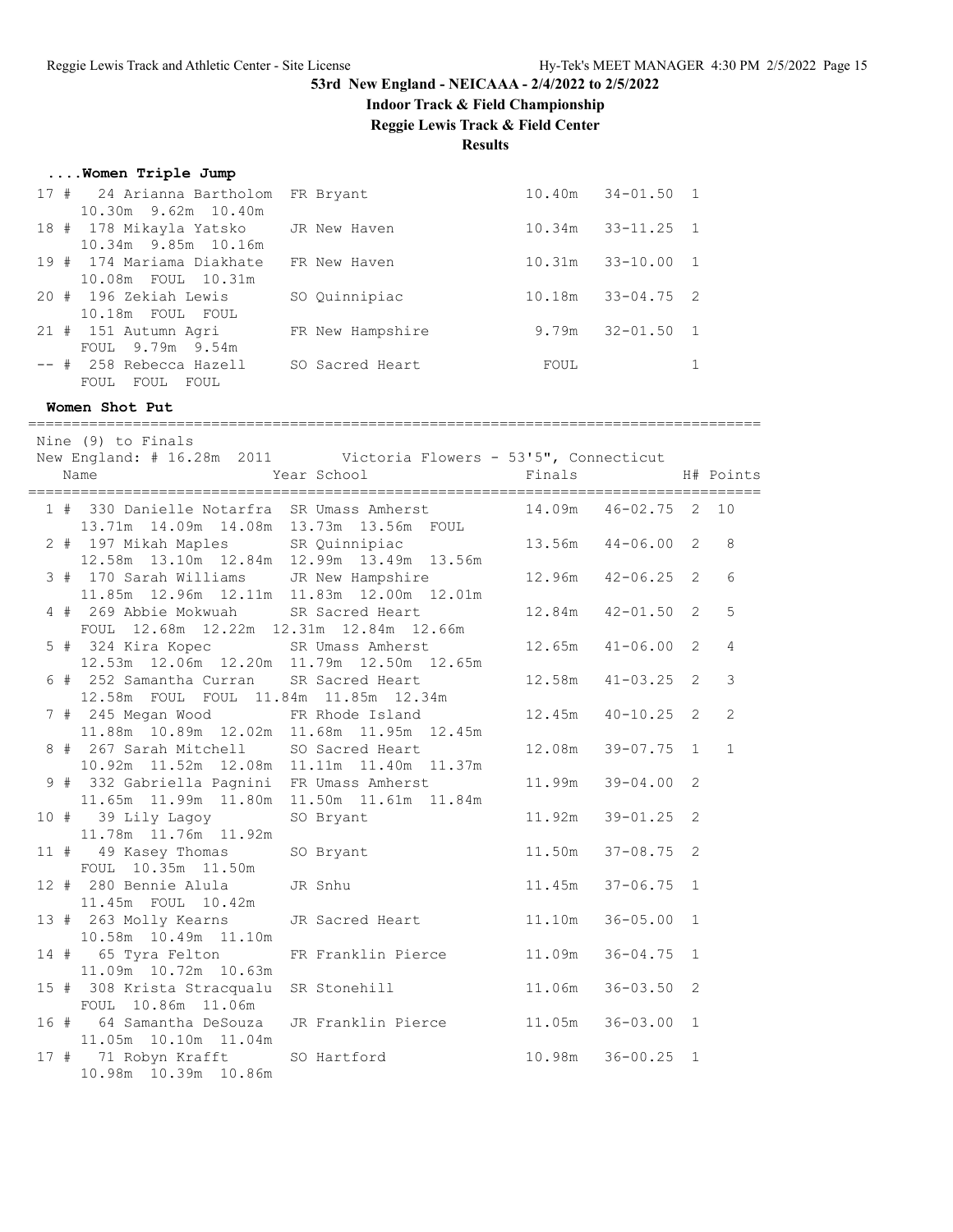**....Women Shot Put**

# **53rd New England - NEICAAA - 2/4/2022 to 2/5/2022**

**Indoor Track & Field Championship**

**Reggie Lewis Track & Field Center**

**Results**

| FOUL 10.35m 10.50m                                                                                                 | 18 # 136 Taylor Jax JR Merrimack 10.50m 34-05.50 1                                                           |                       |                |                |
|--------------------------------------------------------------------------------------------------------------------|--------------------------------------------------------------------------------------------------------------|-----------------------|----------------|----------------|
| 19 # 132 Hannah Flores SR Merrimack<br>9.61m 10.47m 10.25m                                                         |                                                                                                              | 10.47m  34-04.25  1   |                |                |
| FOUL 10.00m 10.19m                                                                                                 | 20 # 237 Isabella Sposato FR Rhode Island 10.19m 33-05.25                                                    |                       |                | $\mathbf{1}$   |
| -- # 112 Paige Boudreau SR Maine<br>FOUL FOUL FOUL                                                                 |                                                                                                              | FOUL                  |                | $\mathbf{2}$   |
| Women Weight Throw                                                                                                 |                                                                                                              |                       |                |                |
| Nine (9) to Finals                                                                                                 |                                                                                                              |                       |                |                |
| Name Year School                                                                                                   | New England: # 21.19m 2013 Victoria Flowers -- 69'6.25", Connecticut                                         | Finals H# Points      |                |                |
|                                                                                                                    | 1 # 170 Sarah Williams JR New Hampshire 17.51m 57-05.50 2 10<br>15.50m  16.28m  15.62m  FOUL  16.71m  17.51m |                       |                |                |
| 2 # 109 Jordyn Shubrick SR Holy Cross<br>17.45m  16.82m  17.02m  FOUL  16.61m  15.69m                              |                                                                                                              | $17.45m$ $57-03.00$ 2 |                | 8              |
| 3 # 125 Mackenzie Wilson JR Maine<br>17.27m  16.91m  FOUL  16.14m  15.67m  16.53m                                  |                                                                                                              | 17.27m  56-08.00  2   |                | 6              |
|                                                                                                                    | 4 # 119 Erica Magnuson SR Maine 16.72m 54-10.25 2                                                            |                       |                | 5              |
| 16.72m  16.32m  15.47m  16.59m  FOUL  FOUL<br>15.99m FOUL 15.05m 15.59m 15.69m 15.65m                              | 5 # 221 Erynn Field SO Rhode Island 15.99m 52-05.50 2                                                        |                       |                | 4              |
| 6 # 230 Ashley O'Loughlin SR Rhode Island                                                                          |                                                                                                              | 15.66m 51-04.50 2     |                | 3              |
| 7 # 330 Danielle Notarfra SR Umass Amherst                                                                         | 14.68m  15.19m  15.32m  15.32m  15.66m  15.52m                                                               | 15.50m 50-10.25 2     |                | $\overline{c}$ |
| 8 # 210 Samantha Andrews SR Rhode Island                                                                           | 15.50m  15.39m  FOUL  15.31m  15.48m  14.41m                                                                 | 15.33m                | $50 - 03.50$ 2 | $\mathbf{1}$   |
| 210 Samantha Andrews business of $15.28$ m 15.01m 14.39m FOUL 15.33m FOUL<br>9 # 269 Abbie Mokwuah SR Sacred Heart |                                                                                                              | 14.77m  48-05.50  1   |                |                |
| 14.33m  14.77m  FOUL  FOUL  13.65m  14.07m                                                                         | 10 # 245 Megan Wood FR Rhode Island 14.72m                                                                   |                       | $48 - 03.50$   | 2              |
| 13.98m  14.22m  14.72m                                                                                             | 11 # 332 Gabriella Pagnini FR Umass Amherst 14.69m                                                           |                       | $48 - 02.50$ 2 |                |
| FOUL 14.69m 14.61m<br>12 # 271 Allison Plante FR Sacred Heart                                                      |                                                                                                              | 14.49m 47-06.50 1     |                |                |
| 12.57m  14.10m  14.49m<br>13 # 280 Bennie Alula                                                                    | JR Snhu                                                                                                      | 14.18m  46-06.25  2   |                |                |
| 13.93m  14.18m  FOUL                                                                                               | 14 # 242 Nicole Valdez JR Rhode Island 14.14m 46-04.75 1                                                     |                       |                |                |
| FOUL FOUL 14.14m<br>15 # 197 Mikah Maples                                                                          | SR Quinnipiac                                                                                                | 13.45m                | $44 - 01.50$ 1 |                |
| FOUL 13.45m FOUL<br>16 # 263 Molly Kearns                                                                          | JR Sacred Heart                                                                                              | 13.37m                | $43 - 10.50$   | 1              |
| 12.72m  0.76m  13.37m<br>17 # 42 Anna Orticerio                                                                    | SO Bryant                                                                                                    | 13.33m                | $43 - 09.00$   | 1              |
| 12.83m  12.77m  13.33m<br>18 # 46 Laura Rizik                                                                      | JR Bryant                                                                                                    | 12.48m                | $40 - 11.50$   | 1              |
| 12.10m  12.48m  FOUL<br>19 # 176 Jalynn McCown<br>12.39m FOUL FOUL                                                 | SO New Haven                                                                                                 | 12.39m                | $40 - 07.75$   | $\mathbf{1}$   |
|                                                                                                                    |                                                                                                              |                       |                |                |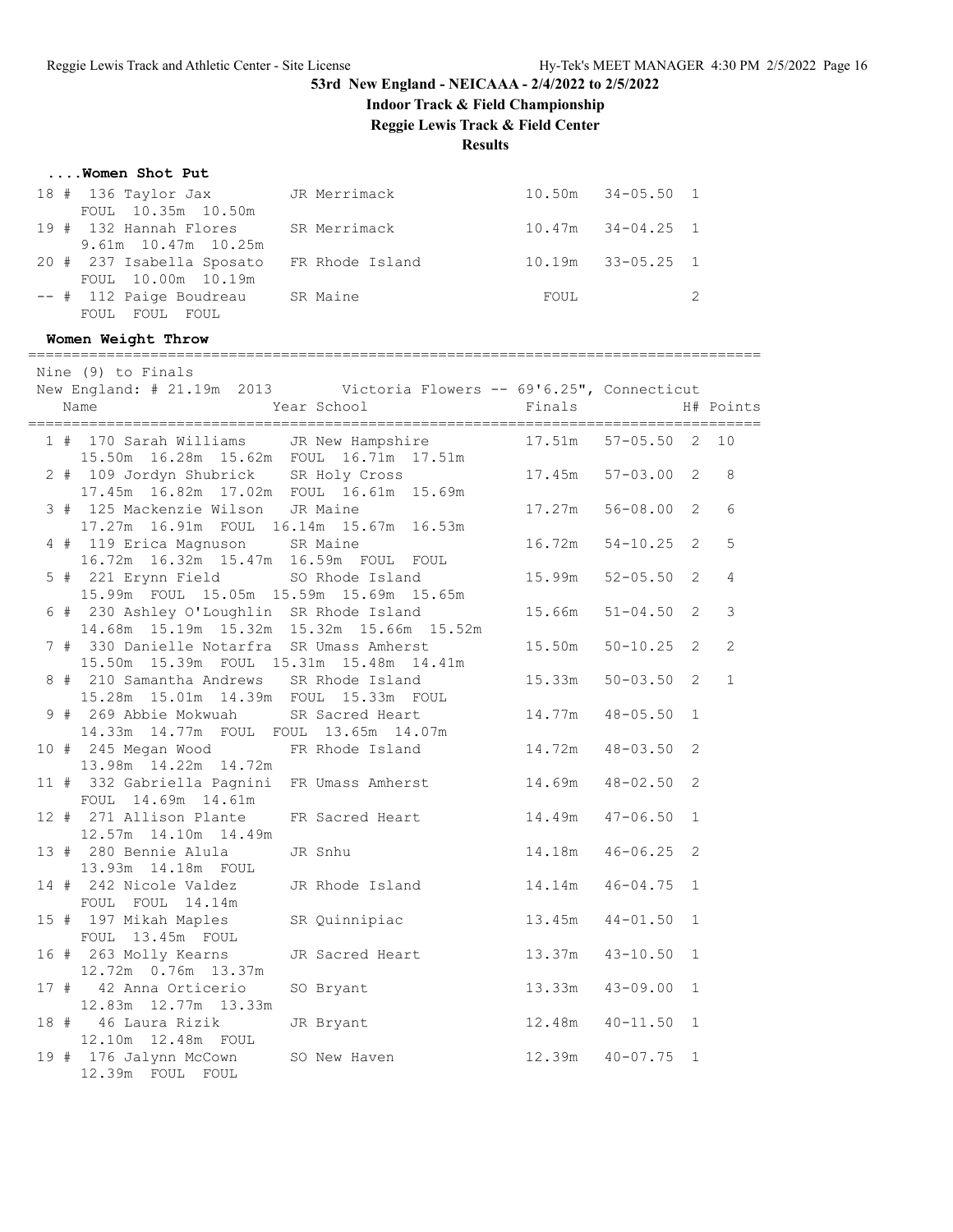### **Indoor Track & Field Championship**

**Reggie Lewis Track & Field Center**

**Results**

#### **....Women Weight Throw**

| 20 # 84 Maura Campbell SO Holy Cross   |  | $12.37m$ $40-07.00$ 1 |  |
|----------------------------------------|--|-----------------------|--|
| 12.18m  12.37m  FOUL                   |  |                       |  |
| 21 # 25 Brooke Bock FR Bryant          |  | 12.35m  40-06.25  1   |  |
| 11.63m 12.15m 12.35m                   |  |                       |  |
| 22 # 65 Tyra Felton FR Franklin Pierce |  | $10.43m$ $34-02.75$ 1 |  |
| FOUL FOUL 10.43m                       |  |                       |  |

#### **Indoor Pentathlon: #5 Women 800 Meter Run Indoor Pentathlon**

=======================================================================

|     |       | New England: # 2:14.10 2016 | Keiko Hector, Rhode Island |         |        |
|-----|-------|-----------------------------|----------------------------|---------|--------|
|     | Name  |                             | Year School                | Finals  | Points |
|     |       |                             |                            |         |        |
|     | 1#    | 324 Kira Kopec              | SR Umass Amherst           | 2:18.47 | 844    |
|     | $2 +$ | 108 Allison Schneider       | FR Holy Cross              | 2:27.64 | 723    |
|     | 3#    | 4 Raven-Symone Jarr         | FR American Int'l          | 2:33.33 | 652    |
|     | 4#    | 101 Lindsay Marjanski       | SO Holy Cross              | 2:36.09 | 619    |
|     | 5#    | 359 Kayla Myers             | FR Vermont                 | 2:41.72 | 553    |
|     | 6#    | 88 Jane Feenev              | FR Holy Cross              | 2:42.44 | 545    |
|     | 7#    | 123 Caitlin Sardelis        | SR Maine                   | 2:44.10 | 527    |
|     | 8#    | 320 Katelyn Gorgenyi        | FR Umass Amherst           | 2:44.50 | 522    |
|     | 9#    | 81 Meah Austin              | SR Holy Cross              | 2:44.80 | 519    |
| 10# |       | 248 Madeline Archange       | FR Sacred Heart            | 2:45.68 | 509    |
| 11# |       | 18 Audrey Strmiska          | FR Assumption              | 2:54.49 | 418    |

#### **Indoor Pentathlon: #1 Women 60 Meter Hurdles Indoor Pentathlon**

==========================================================================

|              |       | New England: # 8.35<br>2007 | Tamara Highsmith, Connecticut |        |                |           |
|--------------|-------|-----------------------------|-------------------------------|--------|----------------|-----------|
|              | Name  |                             | Year School                   | Finals |                | H# Points |
|              |       |                             |                               |        |                |           |
| $\mathbf{1}$ | #     | 324 Kira Kopec              | SR Umass Amherst              | 9.07   | 3              | 895       |
|              | $2 +$ | 4 Raven-Symone Jarr         | FR American Int'l             | 9.07   | 3              | 895       |
| 3            | #     | 320 Katelyn Gorgenyi        | FR Umass Amherst              | 9.22   | 3              | 865       |
| 4            | #     | 108 Allison Schneider       | FR Holy Cross                 | 9.51   | $\overline{2}$ | 806       |
| 5.           | #     | 81 Meah Austin              | SR Holy Cross                 | 9.52   | 3              | 804       |
| 6            | #     | 248 Madeline Archange       | FR Sacred Heart               | 9.75   | $\mathfrak{D}$ | 759       |
| 7            | #     | 359 Kayla Myers             | FR Vermont                    | 9.81   | $\mathfrak{L}$ | 748       |
| 8            | #     | 88 Jane Feeney              | FR Holy Cross                 | 9.89   | 1.             | 733       |
|              | 9#    | 101 Lindsay Marjanski       | SO Holy Cross                 | 10.05  |                | 703       |
| 10           | #     | 123 Caitlin Sardelis        | SR Maine                      | 10.20  | $\overline{2}$ | 675       |
| 11#          |       | 18 Audrey Strmiska          | FR Assumption                 | 10.75  |                | 578       |

#### **Indoor Pentathlon: #2 Women High Jump Indoor Pentathlon**

| Name                                            | New England: # 1.84m 2013 Allison Barwise (6' 0.5"), Boston University<br>Year School | Finals | Points                  |
|-------------------------------------------------|---------------------------------------------------------------------------------------|--------|-------------------------|
| 1.52 1.55 1.61 1.64 1.67 1.70<br>O O O O XO XXX | 1 # 4 Raven-Symone Jarr FR American Int'l                                             |        | 1.67m 5-05.75 818       |
| 1.49 1.55 1.58 1.61 1.64<br>OOXXOXXX            | 2 # 108 Allison Schneider FR Holy Cross                                               |        | $1.61m$ $5-03.25$ $747$ |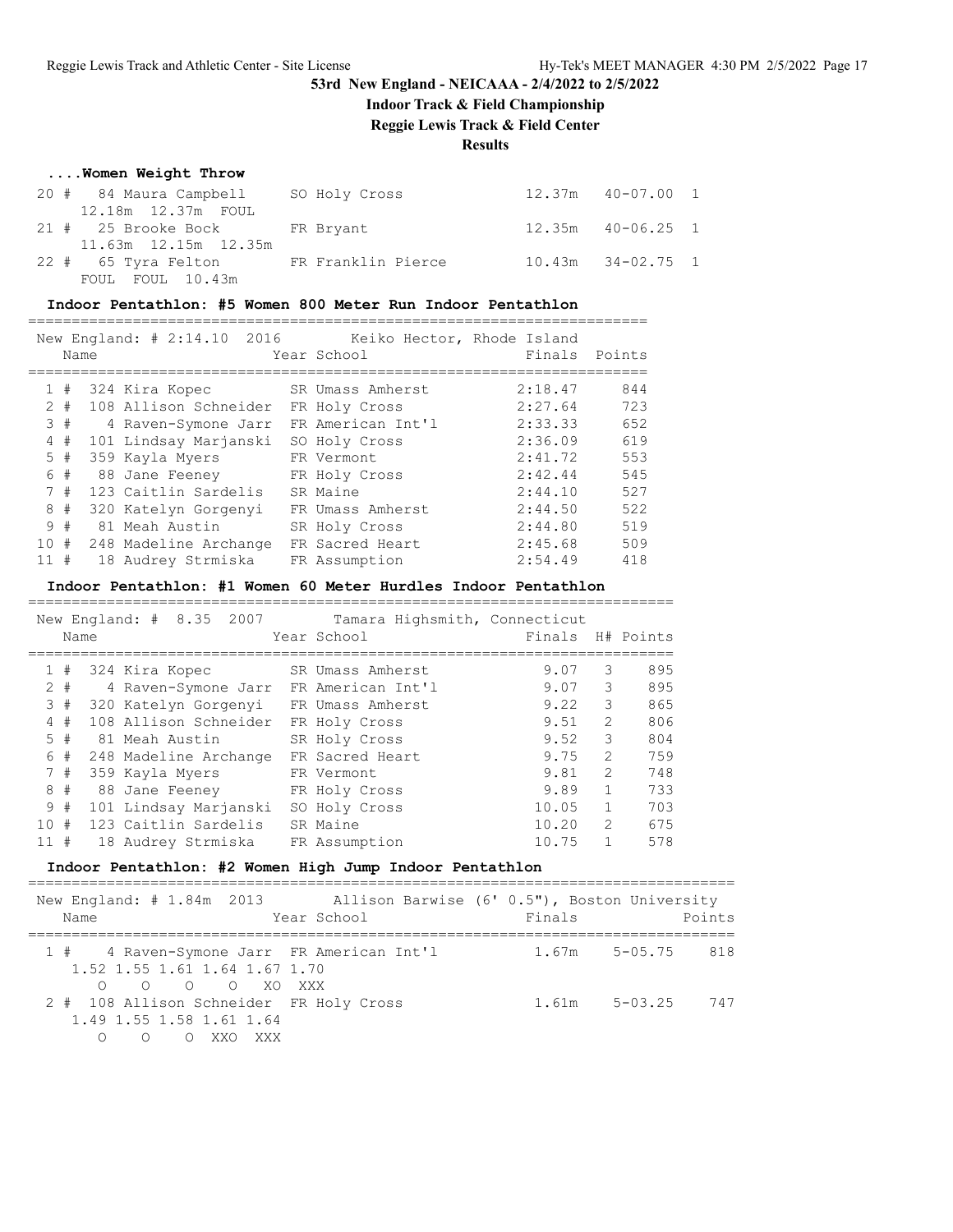### **Indoor Track & Field Championship**

### **Reggie Lewis Track & Field Center**

**Results**

### **....Indoor Pentathlon: #2 Women High Jump Indoor Pentathlon**

| 3 # 359 Kayla Myers FR Vermont<br>1.40 1.46 1.49 1.52 1.55 1.58 1.61                                         |                                                              | $1.58m$ $5-02.25$ 712   |  |
|--------------------------------------------------------------------------------------------------------------|--------------------------------------------------------------|-------------------------|--|
| 0 0 0 0 0 0 XXX<br>4 # 248 Madeline Archange FR Sacred Heart<br>1.43 1.46 1.49 1.52 1.55<br>O XO XXO XXO XXX |                                                              | $1.52m$ $4-11.75$ $644$ |  |
| 4 # 101 Lindsay Marjanski SO Holy Cross<br>1.40 1.46 1.49 1.52 1.55<br>O O O XO XXX                          | $1.52m$ $4-11.75$ $644$                                      |                         |  |
| 4 # 88 Jane Feeney FR Holy Cross<br>1.40 1.46 1.49 1.52 1.55                                                 | $1.52m$ $4-11.75$ 644                                        |                         |  |
| O XO XO XO XXX<br>7 # 18 Audrey Strmiska FR Assumption<br>1.40 1.43 1.46 1.49 1.52                           | $1.49m$ $4-10.50$ 610                                        |                         |  |
| O O O XO XXX<br>1.46 1.49                                                                                    | 8 # 324 Kira Kopec SR Umass Amherst 1.46m 4-09.50 577        |                         |  |
| O XXX<br>8 # 81 Meah Austin SR Holy Cross<br>1.40 1.46 1.49                                                  |                                                              | $1.46m$ $4-09.50$ 577   |  |
| XO XO XXX<br>1.40 1.43 1.46                                                                                  | 10 # 320 Katelyn Gorgenyi FR Umass Amherst 1.43m 4-08.25 544 |                         |  |
| XO OXXX<br>10 # 123 Caitlin Sardelis SR Maine<br>1.40 1.43 1.46<br>XO OXXX                                   |                                                              | $1.43m$ $4-08.25$ 544   |  |

### **Indoor Pentathlon: #4 Women Long Jump Indoor Pentathlon**

| New England: # 5.70m 2/2/2018   Jessikha Ribeiro (18'8.5"), American Internati |               |                          |                          |        |
|--------------------------------------------------------------------------------|---------------|--------------------------|--------------------------|--------|
| Year School (1996)<br>Name                                                     |               | <b>Example 19</b> Finals |                          | Points |
|                                                                                |               |                          |                          | 709    |
| 1 # 324 Kira Kopec SR Umass Amherst<br>FOUL 5.50m 5.53m                        |               |                          | 5.53m 18-01.75           |        |
| 2 # 320 Katelyn Gorgenyi FR Umass Amherst                                      |               |                          | 5.26m 17-03.25           | 631    |
| 5.21m 4.90m 5.26m                                                              |               |                          |                          |        |
| 3 # 4 Raven-Symone Jarr FR American Int'l                                      |               |                          | $5.24m$ $17-02.25$       | 626    |
| FOUL 5.24m 5.17m                                                               |               |                          |                          |        |
| 4 # 88 Jane Feeney FR Holy Cross                                               |               |                          | $5.22m$ $17-01.50$       | 620    |
| 4.63m 5.03m 5.22m                                                              |               |                          |                          |        |
| 5 # 108 Allison Schneider                                                      | FR Holy Cross | $5.10m$ $16-08.75$       |                          | 587    |
| 4.98m 5.10m 4.98m                                                              |               |                          |                          |        |
| 6 # 248 Madeline Archange FR Sacred Heart                                      |               |                          | 5.08m 16-08.00           | 581    |
| 5.08m FOUL 4.85m                                                               |               |                          |                          |        |
| 7 # 359 Kayla Myers FR Vermont                                                 |               |                          | $5.04m$ $16-06.50$       | 570    |
| 4.76m 5.04m 5.00m                                                              |               |                          |                          |        |
| 8 # 18 Audrey Strmiska                                                         | FR Assumption |                          | 4.92m 16-01.75           | 538    |
| 4.63m 4.72m 4.92m                                                              |               |                          |                          |        |
| 9 # 81 Meah Austin                                                             | SR Holy Cross |                          | $4.86m$ $15-11.50$       | 522    |
| 4.86m  4.76m  4.69m                                                            |               |                          |                          |        |
| 10 # 123 Caitlin Sardelis SR Maine                                             |               |                          | $4.52m$ $14-10.00$ $433$ |        |
| FOUL 4.40m 4.52m                                                               |               |                          |                          |        |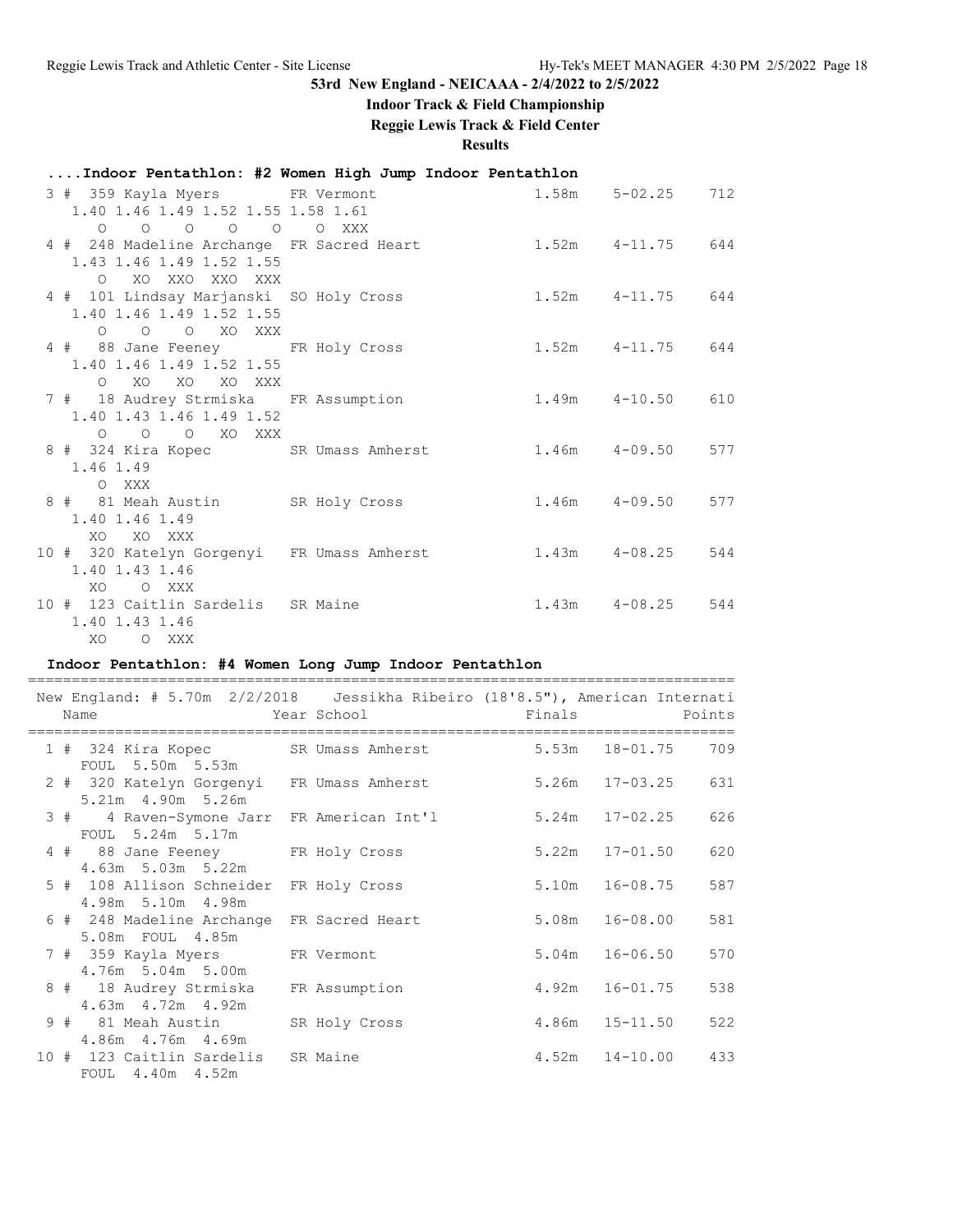### **Indoor Track & Field Championship**

**Reggie Lewis Track & Field Center**

### **Results**

### **....Indoor Pentathlon: #4 Women Long Jump Indoor Pentathlon**

11 # 101 Lindsay Marjanski SO Holy Cross 4.50m 14-09.25 428

4.32m 4.31m 4.50m

### **Indoor Pentathlon: #3 Women Shot Put Indoor Pentathlon**

| New England: # 12.60m 2013 Saija Bikanova (41' 4.25"), Connecticut<br>Name        | <b>Example 2</b> Year School <b>Example 2</b> School <b>Primals</b> Points |        |                            |
|-----------------------------------------------------------------------------------|----------------------------------------------------------------------------|--------|----------------------------|
|                                                                                   |                                                                            |        |                            |
| 1 # 324 Kira Kopec SR Umass Amherst<br>12.34m  12.74m  13.31m                     |                                                                            |        | 13.31m# 43-08.00 748       |
| 2 # 81 Meah Austin SR Holy Cross<br>9.93m 11.22m 9.93m                            |                                                                            |        | 11.22m 36-09.75<br>610     |
| 3 # 88 Jane Feeney FR Holy Cross<br>9.71m 10.29m 9.91m                            |                                                                            | 10.29m | 33-09.25<br>548            |
| 4 # 248 Madeline Archange FR Sacred Heart<br>10.20m 8.55m 8.16m                   |                                                                            |        | $10.20m$ $33-05.75$<br>543 |
| 5 # 320 Katelyn Gorgenyi FR Umass Amherst<br>9.25m 9.06m 9.56m                    |                                                                            |        | 501<br>$9.56m$ $31-04.50$  |
| 6 # 123 Caitlin Sardelis SR Maine<br>7.84m 8.98m 7.24m                            |                                                                            | 8.98m  | $29 - 05.50$<br>463        |
| 7 # 359 Kayla Myers FR Vermont<br>8.02m 8.37m 8.63m                               |                                                                            |        | 8.63m  28-03.75<br>440     |
| 8 # 18 Audrey Strmiska<br>8.35m 8.39m 8.62m                                       | FR Assumption                                                              |        | 8.62m  28-03.50<br>440     |
| 8 # 108 Allison Schneider<br>8.21m 8.19m 8.62m                                    | FR Holy Cross                                                              |        | 8.62m  28-03.50<br>440     |
| 10 # 101 Lindsay Marjanski<br>8.16m 8.60m 7.94m                                   | SO Holy Cross                                                              |        | 8.60m 28-02.75 438         |
| 11 # 4 Raven-Symone Jarr FR American Int'l 8.27m 27-01.75 417<br>8.27m FOUL 8.16m |                                                                            |        |                            |

### **Women Indoor Pentathlon**

|                                          | New England: # 3976 2013 Allison Barwise, Boston University<br>Name | Year School |          |                   | Finals H# Points |        |  |  |  |
|------------------------------------------|---------------------------------------------------------------------|-------------|----------|-------------------|------------------|--------|--|--|--|
| 1#                                       | 324 Kira Kopec SR Umass Amherst                                     |             |          | 3773              | 10               |        |  |  |  |
|                                          | 2 # 4 Raven-Symone Jarr FR American Int'l                           |             |          | 3408              | 8                |        |  |  |  |
| 3#                                       | 108 Allison Schneider FR Holy Cross                                 |             |          | 3303              | 6                |        |  |  |  |
| $4$ #                                    | 88 Jane Feeney FR Holy Cross                                        |             |          | 3090 300          | 5                |        |  |  |  |
| $5$ #                                    | 320 Katelyn Gorgenyi FR Umass Amherst                               |             |          | 3063 — 100        | 4                |        |  |  |  |
| 6#                                       | 248 Madeline Archange FR Sacred Heart                               |             |          | 3036 700          | 3                |        |  |  |  |
| 7#                                       | 81 Meah Austin SR Holy Cross                                        |             |          | 3032              | $\overline{2}$   |        |  |  |  |
| 8#                                       | 359 Kayla Myers FR Vermont                                          |             |          | 3023              |                  |        |  |  |  |
| 9#                                       | 101 Lindsay Marjanski SO Holy Cross                                 |             |          | 2832              |                  |        |  |  |  |
|                                          | 10 # 123 Caitlin Sardelis SR Maine                                  |             |          | 2642              |                  |        |  |  |  |
|                                          | 11 # 18 Audrey Strmiska FR Assumption                               |             |          | 2584              |                  |        |  |  |  |
| Women - Team Rankings - 20 Events Scored |                                                                     |             |          |                   |                  |        |  |  |  |
|                                          | 1) Quinnipiac                                                       | 134         |          | 2) UMass Amherst  |                  | 127.50 |  |  |  |
| 3)                                       | Holy Cross                                                          | 112         |          | 4) Rhode Island   |                  | 86     |  |  |  |
| 5)                                       | New Hampshire                                                       | 52          |          | 6) American Int'l |                  | 48     |  |  |  |
| 7)                                       | Sacred Heart                                                        | 40          | 8) Maine |                   |                  | 36     |  |  |  |